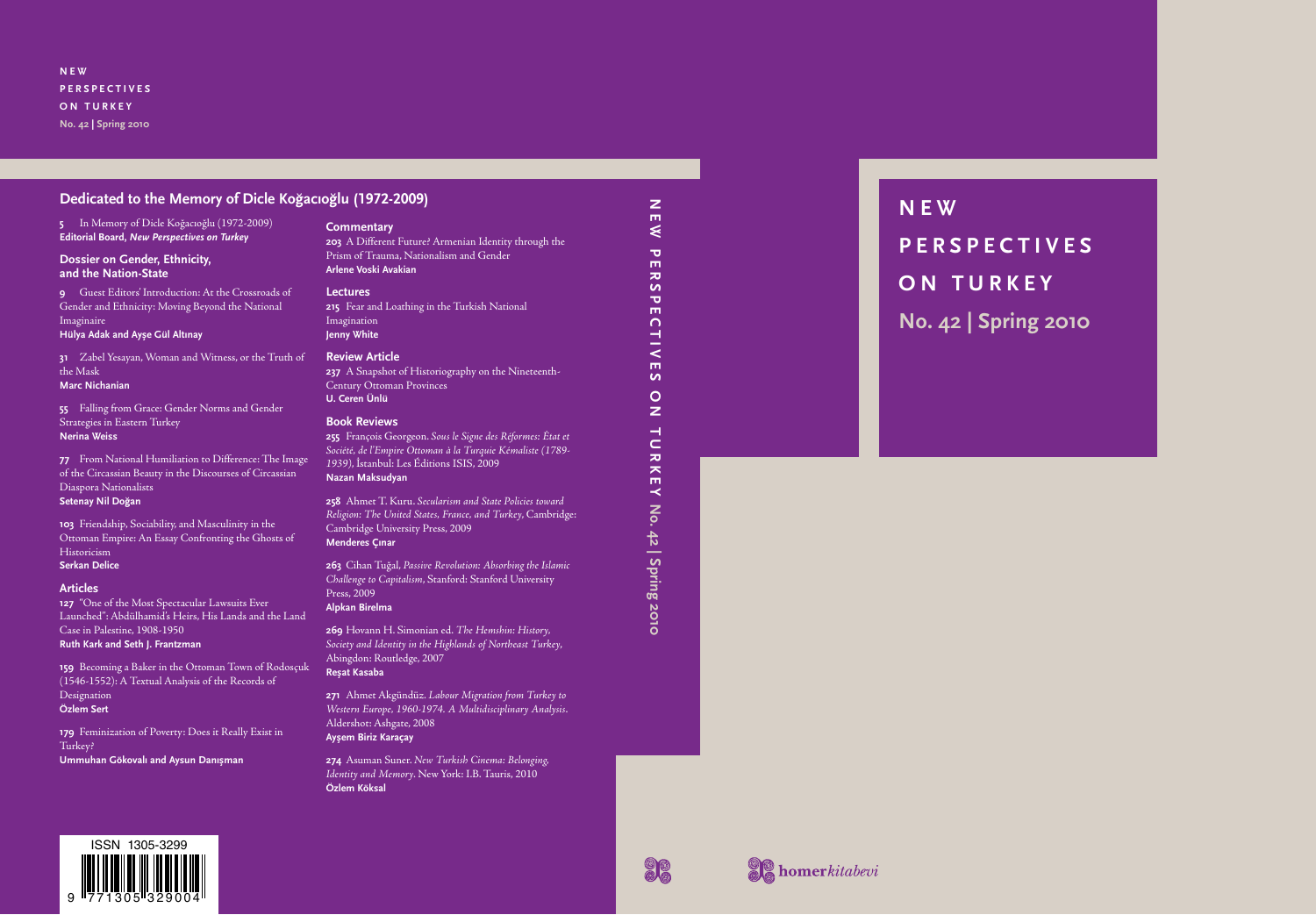**NEW PERSPECTIVES ON TURKEY**

**Dedicated to the Memory of Dicle Koğacıoğlu**

(1972-2009)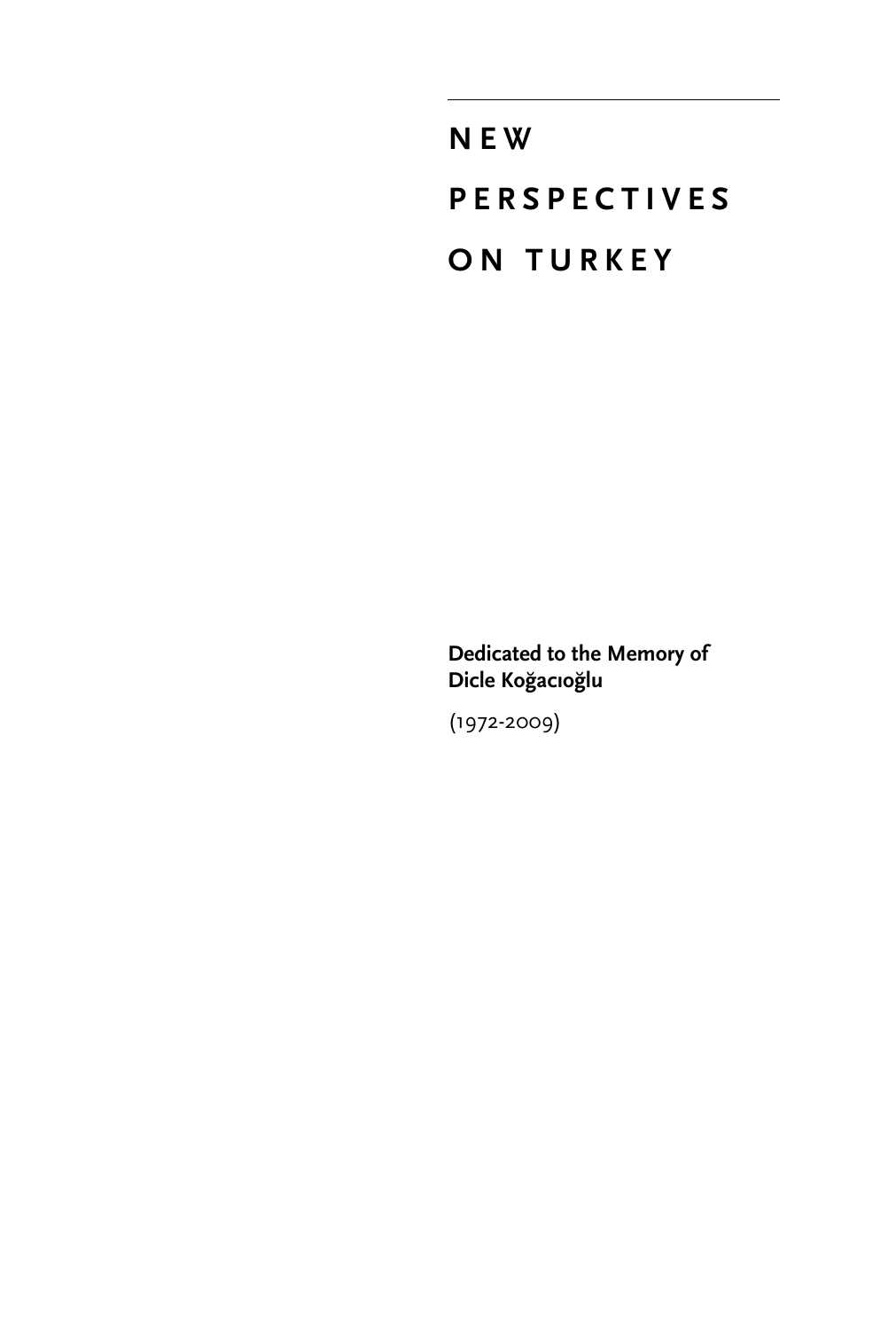*New Perspectives on Turkey* is published in cooperation with the Chair in Contemporary Turkish Studies at the London School of Economics and Political Science.

#### **Editors**

Cengiz Kırlı, Boğaziçi University Zafer Yenal, Boğaziçi University Deniz Yükseker, Koç University

#### **Book Review Editor**

Reşat Kasaba, University of Washington

#### **Editorial Board**

Ayfer Bartu Candan, Boğaziçi University Koray Çalışkan, Boğaziçi University Çağlar Keyder, Binghamton University Biray Kolluoğlu, Boğaziçi University Erol Köroğlu, Boğaziçi University Yael Navaro-Yashin, Cambridge University Ayşe Öncü, Sabancı University Sevket Pamuk, London School of Economics Asuman Suner, İstanbul Technical University Fikret Şenses, Middle East Technical University Cihan Z. Tuğal, University of California, Berkeley

### **Editorial Assistant**

Cem Bico

#### **Manuscript Editor**

Nina Ergin

*New Perspectives on Turkey* is a series of research papers published biannually by Homer Academic Publishing House, Yeniçarşı Caddesi, No: 12/A, Galatasaray, Beyoğlu, 34433, İstanbul / Turkey

Correspondence relating to subscriptions and back issues should be sent to npt@homerbooks.com Homer Kitabevi ve Yayıncılık Ltd. Şti. Yeniçarşı Caddesi, No: 12/A, Galatasaray, Beyoğlu, 34433, İstanbul / Turkey

#### *www.newperspectivesonturkey.net*

*New Perspectives on Turkey* is indexed and abstracted by the Social Science Citation Index, Sociological Abstracts, Worldwide Political Science Abstracts, Historical Abstracts and America: History and Life

Book Design: Emre Çıkınoğlu, BEK Printed in İstanbul ISSN: 1305-3299

New Perspectives on Turkey Homer Kitabevi ve Yayıncılık Ltd. Şti. Sayı: 42/İlkbahar

# **Sorumlu Yazı İşleri Müdürü**

Ayşen Boylu

#### **Adres**

Homer Kitabevi ve Yayıncılık Ltd. Şti. Yeni Çarşı Caddesi, No: 12/A Galatasaray, Beyoğlu, 34433, İstanbul Tel: 0212 249 59 02

www.homerbooks.com e-mail: homer@homerbooks.com

#### **Katkıda Bulunanlar**

Ayfer Bartu Candan, Boğaziçi University Koray Çalışkan, Boğaziçi University Reşat Kasaba, University of Washington Çağlar Keyder, Binghamton University Cengiz Kırlı, Boğaziçi University Biray Kolluoğlu, Boğaziçi University Erol Köroğlu, Boğaziçi University Yael Navaro-Yashin, Cambridge University Ayşe Öncü, Sabancı University Şevket Pamuk, London School of Economics Asuman Suner, İstanbul Technical University Fikret Şenses, Middle East Technical University Cihan Z. Tuğal, University of California, Berkeley Zafer Yenal, Boğaziçi University Deniz Yükseker, Koç University

#### **Baskı**

Yaylacık Matbaacılık San. ve Tic. Ltd. Şti. Litros Yolu, Fatih Sanayi Sitesi, No:12, 197-203, Topkapı - İstanbul Tel: 0212 612 58 60

#### **Dağıtım**

Homer Kitabevi ve Yayıncılık Ltd. Şti. Yeni Çarşı Caddesi, No: 12/A Galatasaray, Beyoğlu, 34433, İstanbul Tel: 0212 249 59 02

ISSN: 1305-3299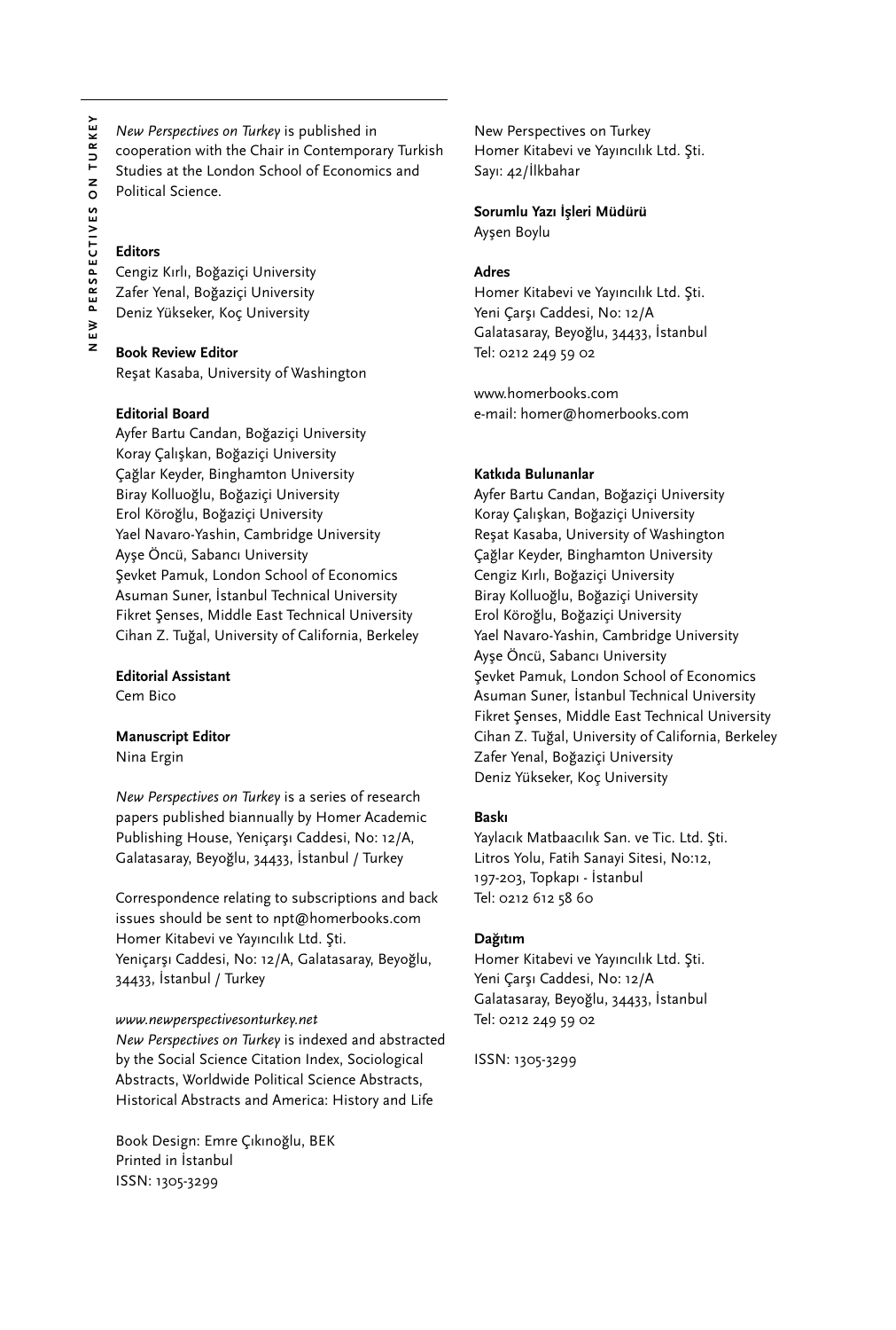# N EW **NEW PERSPECTIVES ON TURKEY** PERSPECTIVES ON TURKEY

# **No. 42 | Spring 2010**

# **Dedicated to the Memory of Dicle Koğacıoğlu (1972-2009)**

**5** In Memory of Dicle Koğacıoğlu (1972-2009) **Editorial Board,** *New Perspectives on Turkey*

#### **Dossier on Gender, Ethnicity, and the Nation-State**

**9** Guest Editors' Introduction: At the Crossroads of Gender and Ethnicity: Moving Beyond the National Imaginaire **Hülya Adak and Ayşe Gül Altınay**

**31** Zabel Yesayan, Woman and Witness, or the Truth of the Mask

# **Marc Nichanian**

**55** Falling from Grace: Gender Norms and Gender Strategies in Eastern Turkey **Nerina Weiss**

**77** From National Humiliation to Difference: The Image of the Circassian Beauty in the Discourses of Circassian Diaspora Nationalists

# **Setenay Nil Doğan**

**103** Friendship, Sociability, and Masculinity in the Ottoman Empire: An Essay Confronting the Ghosts of Historicism **Serkan Delice**

#### **Articles**

**127** "One of the Most Spectacular Lawsuits Ever Launched": Abdülhamid's Heirs, His Lands and the Land Case in Palestine, 1908-1950 **Ruth Kark and Seth J. Frantzman**

**159** Becoming a Baker in the Ottoman Town of Rodosçuk (1546-1552): A Textual Analysis of the Records of Designation **Özlem Sert**

**179** Feminization of Poverty: Does it Really Exist in Turkey? **Ummuhan Gökovalı and Aysun Danışman**

#### **Commentary**

**203** A Different Future? Armenian Identity through the Prism of Trauma, Nationalism and Gender **Arlene Voski Avakian**

#### **Lectures**

**215** Fear and Loathing in the Turkish National Imagination **Jenny White**

#### **Review Article**

**237** A Snapshot of Historiography on the Nineteenth-Century Ottoman Provinces **U. Ceren Ünlü**

#### **Book Reviews**

**255** François Georgeon. *Sous le Signe des Réformes: État et Société, de l'Empire Ottoman à la Turquie Kémaliste (1789-1939)*, İstanbul: Les Éditions ISIS, 2009

#### **Nazan Maksudyan**

**258** Ahmet T. Kuru. *Secularism and State Policies toward Religion: The United States, France, and Turkey*, Cambridge: Cambridge University Press, 2009

#### **Menderes Çınar**

**263** Cihan Tuğal, *Passive Revolution: Absorbing the Islamic Challenge to Capitalism*, Stanford: Stanford University Press, 2009 **Alpkan Birelma**

**269** Hovann H. Simonian ed. *The Hemshin: History, Society and Identity in the Highlands of Northeast Turkey*, Abingdon: Routledge, 2007 **Reşat Kasaba**

**271** Ahmet Akgündüz. *Labour Migration from Turkey to Western Europe, 1960-1974. A Multidisciplinary Analysis*. Aldershot: Ashgate, 2008 **Ayşem Biriz Karaçay**

**274** Asuman Suner. *New Turkish Cinema: Belonging, Identity and Memory*. New York: I.B. Tauris, 2010 **Özlem Köksal**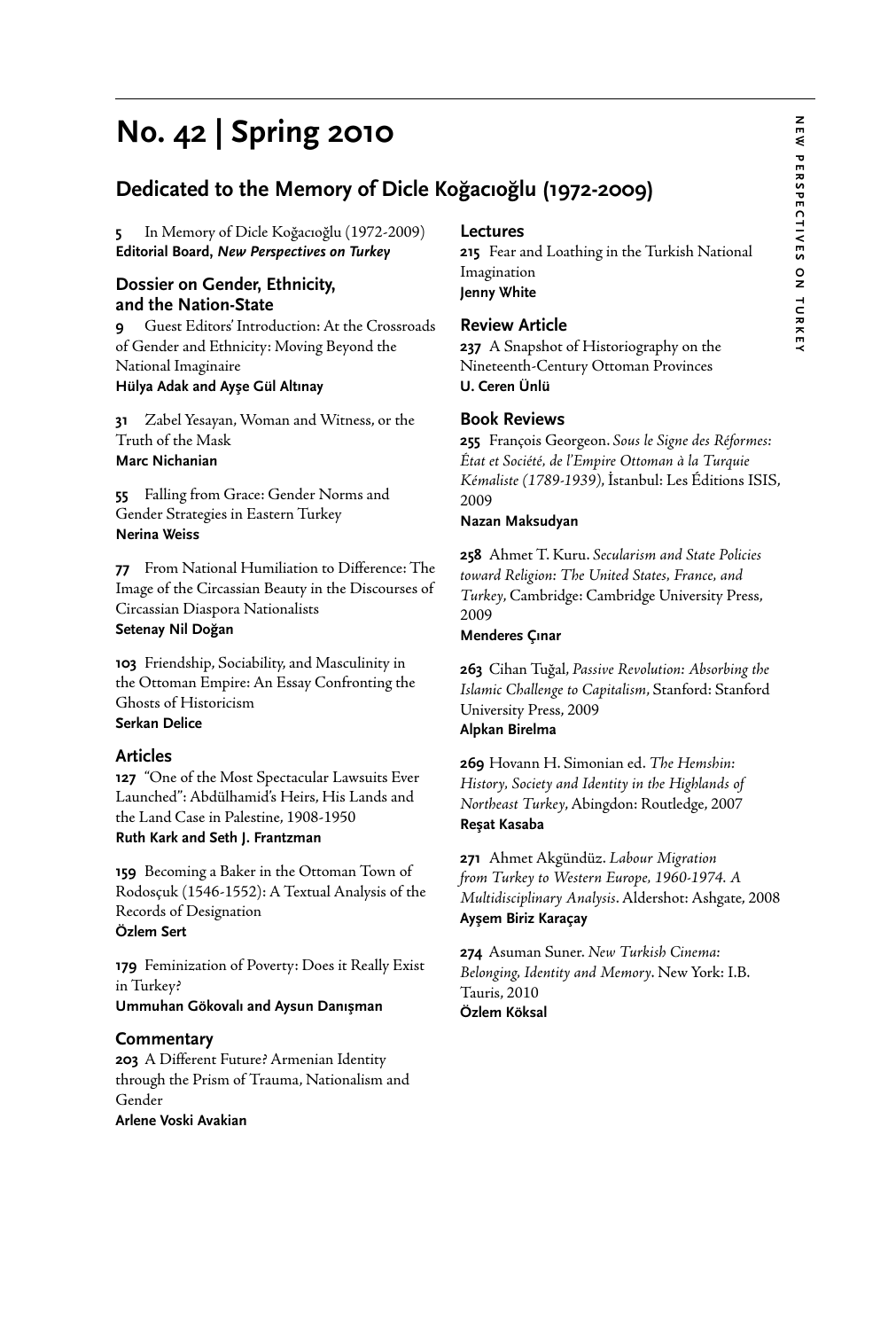**From national humiliation to difference: The image of the Circassian beauty in the discourses of Circassian diaspora nationalists**

**Setenay Nil Doğan**

 She smiled as if her beauty was a burden, a chain: Circassian woman has to be beautiful. $1$ 

#### **Abstract**

The Circassian Beauty, attributed to the women of the Caucasus, is a historical image of idealized feminine aesthetics that has prevailed in Orientalist literature, art and knowledge production as well as Turkish popular culture. This article argues that this image has been central to the gendered construction of diasporic identity among Circassian diaspora nationalists in Turkey. It aims to explore the multiple meanings attached to the image of the Circassian Beauty, and the ways in which these meanings are historically transformed in line with the political and historical transformations of the Circassian diaspora in Turkey.

Keywords: *Diaspora nationalism, gender, Circassians, Circassian Beauty, Turkey*

In September 2006, Mustafa Aksu, in his book *Being a Gypsy in Turkey*, 2 published a list of artists and politicians who, according to him, were "originally Roma." Among the names on the list, expeditiously reproduced by the media, was Türkan Şoray, arguably the most famous Turk-

Setenay Nil Doğan, Department of Humanities and Social Sciences, Yıldız Technical University, setenaynildogan@gmail.com

*Author's Note*: I would like to thank Ayşe Gül Altınay and the anonymous reviewers of this journal for their suggestions and comments. I would also like to thank those Circassian activists, left anonymous in this paper, who generously shared their life stories, thoughts and documents with me.

<sup>1</sup> *"Çerkes kadınına mutlak güzel olmak gerek."* Halide Edip Adıvar, *Sinekli Bakkal* (İstanbul: Özgür, 2006), 274.

<sup>2</sup> Mustafa Aksu, *Türkiye'de Çingene Olmak* (İstanbul: Kesit Yayınları, 2006).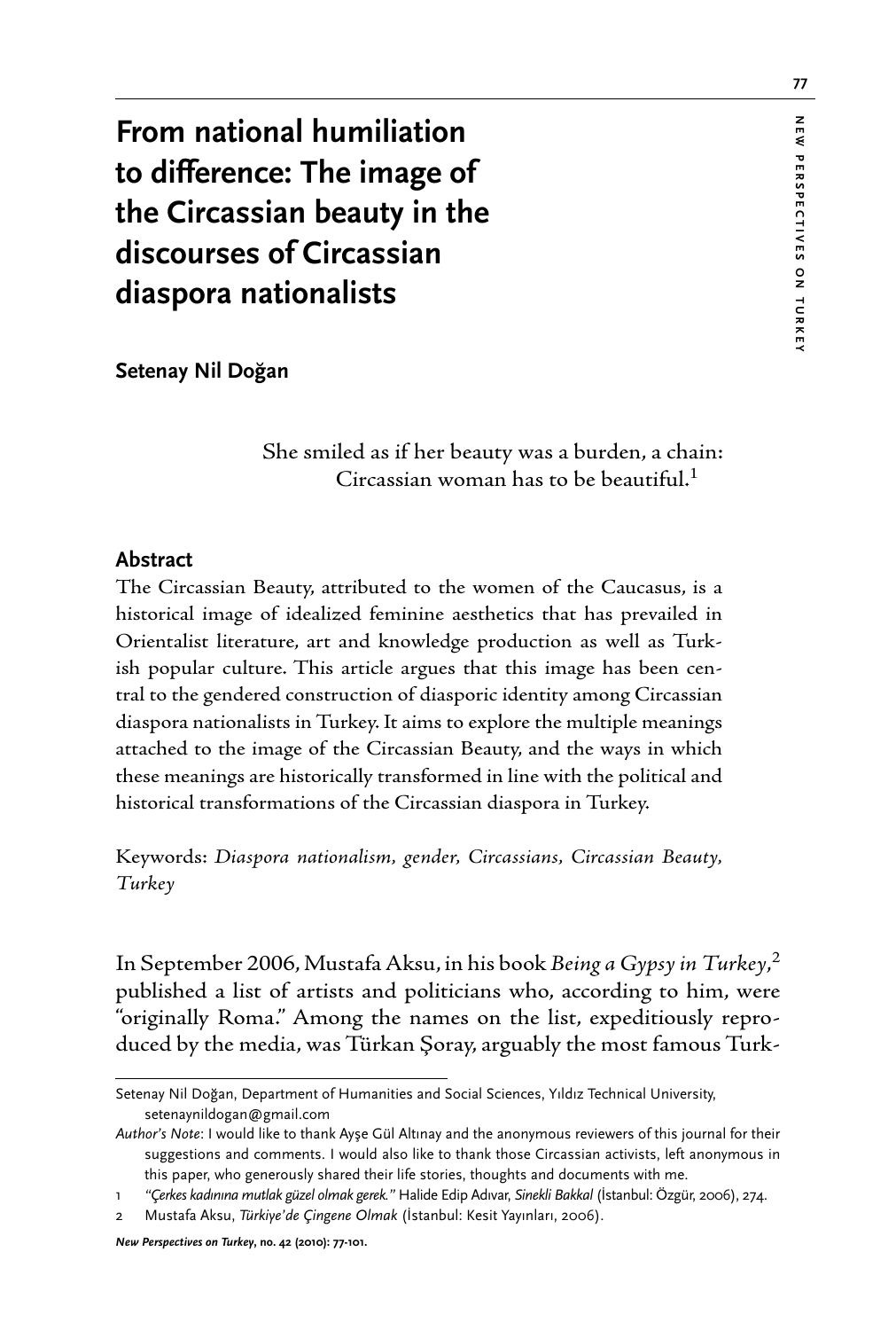ish cinema actress.<sup>3</sup> As the "sultana" of Turkish cinema, Türkan Şoray is often considered to embody the characteristics of a "typical Turkish woman."4 In the words of Atilla Dorsay, the famous film critic, Türkan Şoray is "very much Turkish, just like Catherine Deneuve is very much French and Sophia Loren is very much Italian."<sup>5</sup> A month after the list of "originally Roma" artists and politicians was published, Şoray gave an interview during which she denied the claim that she was Roma; she declared herself to be Circassian,<sup>6</sup> and stated that her beauty made her origins apparent.7

Meanwhile, Circassians were celebrating the sultana's announcement of her ethnic identification on the internet: the sultana of Turkish cinema, who was admired as the ideal Turkish woman was one of them now searching for her ethnic past and family history.<sup>8</sup> Among the non-Circassian groups on the internet, the Roma list and the sultana's subsequent declaration of her ethnic identification as Circassian triggered debates about the Circassians' origins as an ethnic group: some claimed that they were not a nation *per se* and that they were originally Turks, while others asserted that the sultana's declaration was just another instance of how they, as a minority group, "did not forget their race" after almost two centuries and of how they embraced racism unlike "we, the Turks."9

I argue that the debate on the ethnic origins of the sultana constitutes an emblematic instance of the gendered relationships between the

<sup>3</sup> See "Çingeneler Kitap Sayfalarına Girdi," *Sabah*, 14 September 2006 http://arsiv.sabah.com.tr/2006/ 09/14/gny/gny119-20060914-200.html.

<sup>4</sup> The word "sultana" is appropriated from Seçil Büker's article on Türkan Şoray. For her discussion of Türkan Şoray as a "typical Turkish woman," see Seçil Büker, "The Film Does Not End with an Ecstatic Kiss," in *Fragments of Culture: The Everyday of Modern Turkey*, eds. Deniz Kandiyoti and Ayşe Saktanber (London: I.B. Tauris, 2002), 158.

<sup>5</sup> Nilüfer Kuyaş, "'Türk Erkeği Gibi Bakmışım': Türkan Şoray Efsanesini İncelediği Kitabında Atilla Dorsay'dan Cesur İtiraf," *Milliyet*, 26 November 1997, http://www.milliyet.com.tr/1997/11/26/entel/entel.html.

<sup>6</sup> Circassians are the indigenous people of the Northwest Caucasus who were *en masse* deported into the Ottoman lands in the nineteenth century. As a result of the Russian expansion into the Caucasus and the support of the Ottoman Empire, large numbers of Circassians immigrated to the Ottoman lands, such as Anatolia, the Syrian province, and the Balkans. Since the largest wave of immigration was to Anatolia, the Circassian community in Turkey today is considered the largest community of its kind, when compared to Syria, Jordan and Palestine/Israel and other diaspora communities formed through secondary migration to Germany, the Netherlands, and the United States.

<sup>7</sup> In Şoray's words, "as you, too, stated, Circassian women are famous for their beauty. Doesn't my beauty make it already obvious that I am a Circassian too?" [*Sizin de dediğiniz gibi Çerkez kadınları güzellikleriyle meşhurdur. Benim de Çerkez olduğum güzelliğimden belli değil mi zaten?*] For the interview, see "Ben Bir Kabartay Çerkezi'yim," *Sabah*, 16 October 2006 http://arsiv.sabah.com.tr/2006/10/16/ gny/gny115-20061016-200.html.

<sup>8</sup> "Çerkes Kızı Olmak Hoşuma Gidiyor," *Vatan*, 28 December 2003 http://haber.gazetevatan.com/haberdetay.asp?Newsid=19912&Categoryid=1.

<sup>9</sup> For an example of these online debates in 2006, see the debate "Türkan Şoray da Çingene Olmadığını Açıkladı," http://www.frmtr.com/genel/608404-turkan-soray-da-cingene-olmadigini-acikladi-2.html.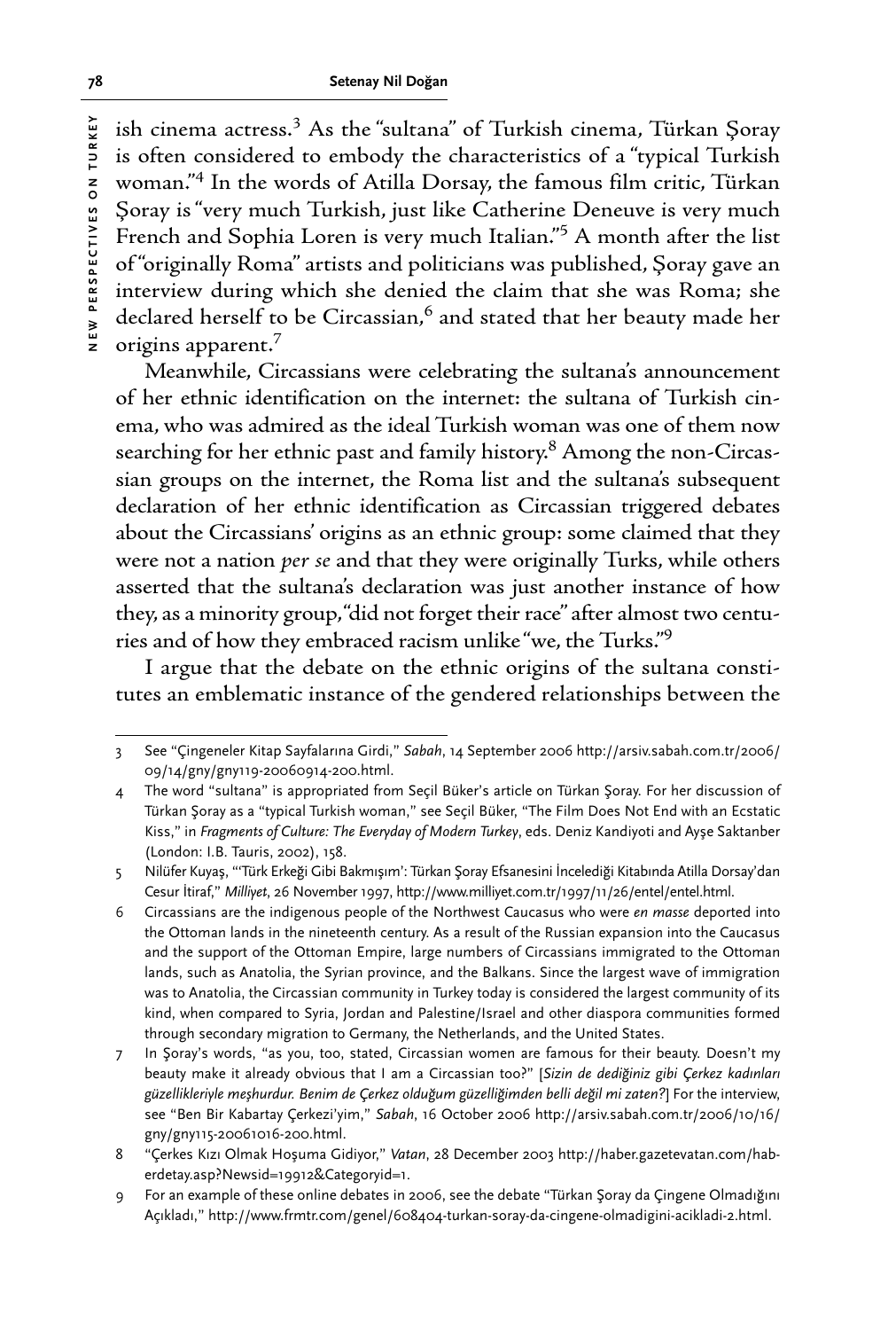Circassian diaspora in Turkey and the host community, signifying the ways in which multiple nationalisms and groups struggle over/through gendered meanings. While announcing her ethnic origins, the sultana employed the notion of beauty not only because she was considered beautiful; she was also referring to the well-known image of the Circassian Beauty, a historical image of idealized feminine aesthetics that has for centuries been attributed to the women of the Caucasus.

The Circassian Beauty has constituted a prevalent Orientalist figure in European literature, art and various forms of knowledge production;<sup>10</sup> as well as a central place in Turkish popular culture. This article explores the Circassian Beauty as a dynamic and contested image through which Circassian diaspora nationalists relate to the host community and define their identity and history. Through a close analysis of the multiple meanings attached to the notion of the Circassian Beauty by the diaspora nationalists, $^{11}$  as well as the ways in which these meanings are historically transformed, I argue that a particular gender discourse has been constitutive of Circassian diaspora nationalism in Turkey in its effort to define and locate "the Circassians" *vis-à-vis* Turkish nationalism and other ethnic groups.

This paper explores, in lieu of Turkish nationalism, the gendered settings of nationalism in Turkey. As the academic debate on gender and nationalism in Turkey has largely focused on Turkish nationalism,<sup>12</sup> recently a growing body of literature has drawn attention to the experi-

<sup>10</sup> For an analysis of the Circassian Beauty as an Orientalist figure, see Irvin Cemil Schick, *Çerkes Güzeli: Bir Şarkiyatçı İmgenin Serüveni* (İstanbul: Oğlak Yayıncılık, 2004).

<sup>11</sup> In order to explore these meanings in the narratives of diaspora nationalists, this paper utilizes, in addition to other resources, semi-structured in-depth interviews with Circassian activists and intellectuals conducted in Ankara and İstanbul between February 2007 and June 2008. In order to maintain confidentiality and anonymity, interviewees will be introduced with pseudo-names. I consider the interview "a site of knowledge construction," and the interviewee and interviewer "co-participants in the process." Jennifer Mason, "Qualitative Interviewing: Asking, Listening and Interpreting," in *Qualitative Research in Action*, ed. Tim May (London: Sage, 2002), 227. Furthermore, the interview responses are treated in this article not as giving direct access to "experience," but as actively constructed "narratives" involving activities which themselves demand analysis, the ultimate of which is *verstehen* in the Weberian sense. David Silverman, *Doing Qualitative Research: A Practical Handbook* (Thousand Oaks, Calif.: Sage Publications, 2000), 36.

<sup>12</sup> See, for instance, Nükhet Sirman, "Kadınların Milliyeti," in *Milliyetçilik: Modern Türkiye'de Siyasi Düşünce*, eds. Tanıl Bora and Murat Gültekingil (İstanbul: İletişim Yayınları, 2001); Meltem Ahıska, "Gender and National Fantasy: Early Turkish Radio Drama," *New Perspectives on Turkey*, no. 22 (2000); Ayşe Gül Altınay, ed. *Vatan, Millet, Kadınlar* (İstanbul: İletişim Yayınları, 2004); Fatmagül Berktay, "Doğu ile Batı'nın Birleştiği Yer: Kadın İmgesinin Kurgulanışı," in *Modernleşme ve Batıcılık: Modern Türkiye'de Siyasi Düşünce*, ed. Uygur Kocabaşoğlu (İstanbul: İletişim Yayınları, 2002); Deniz Kandiyoti, "End of Empire: Islam, Nationalism and Women in Turkey," in *Women, Islam and the State*, ed. Deniz Kandiyoti (Philadelphia: Temple University Press, 1991); Nükhet Sirman, "Gender Construction and Nationalist Discourse: Dethroning the Father in the Early Turkish Novel," in *Gender and Identity Construction: Women of Central Asia, the Caucasus and Turkey*, eds. Feride Acar and Ayşe Güneş-Ayata (Leiden: Brill, 2000).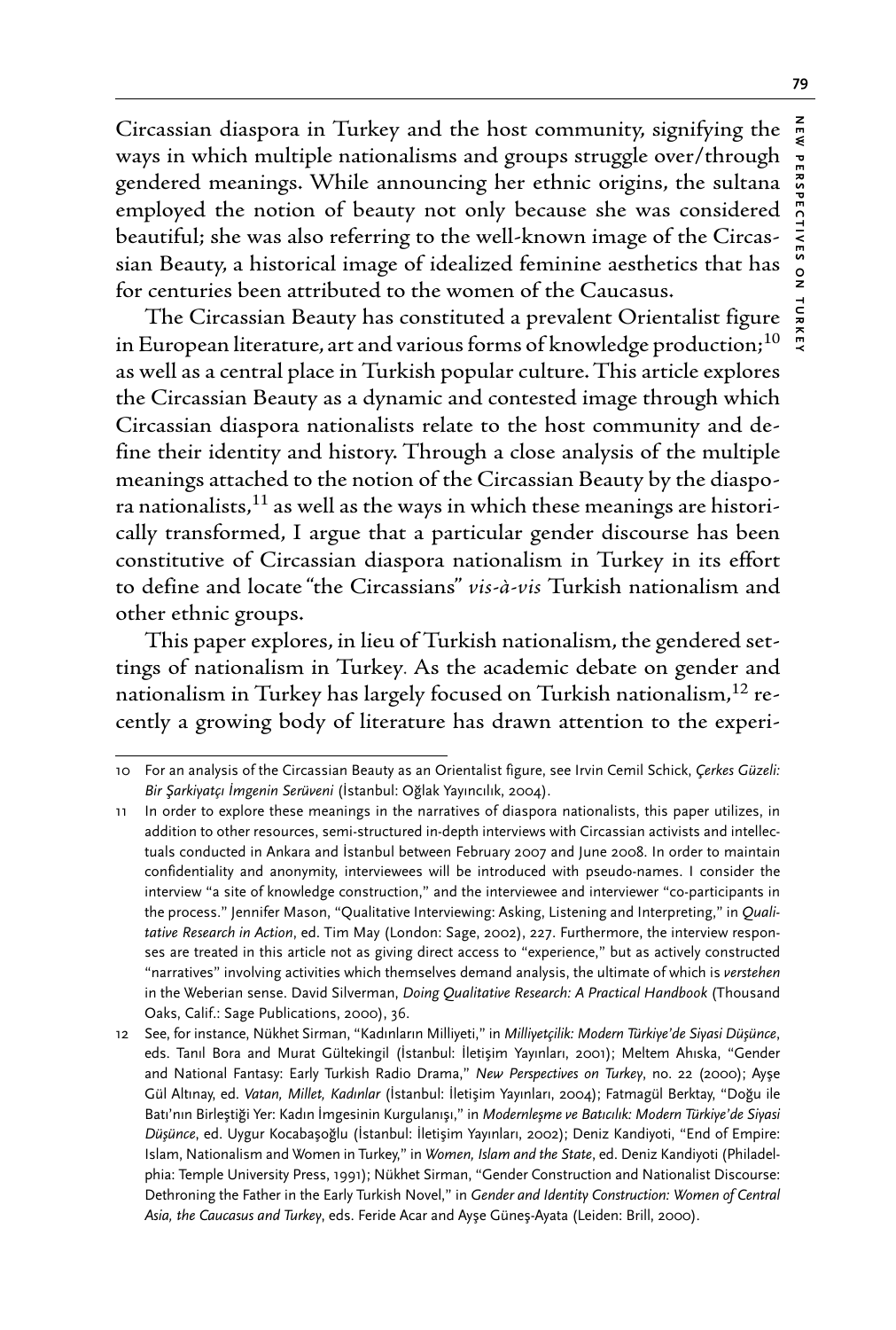ences of Kurdish women and the gendered nature of Kurdish nationalism.13 My analysis of the Circassian Beauty and the image's historical transformations within diaspora nationalism—which constitutes itself through the republican project of modernity, Turkish nationalism, as well as other minority nationalisms—seeks to contribute to this literature by emphasizing the gendered nature of the relationships between different nationalisms on the one hand, and by exploring the multiple discourses that shape gendered subjectivities, oppressions and resistances on the other.

# **Gendering diaspora literature**

There is a tendency in the theoretical accounts of diaspora to "talk of travel and displacement in unmarked ways, thus normalizing male experiences,"14 and leaving the gendered domains of diasporic complexity unexamined.15 Yet, diasporic experiences, formations, histories and narratives are grounded in gendered meanings, practices, hierarchies, discourses and experiences. Gender relations play a significant role in the reproduction of social capital and the reinforcement of the cultural norms of the historic "homeland,"16 as women play a key role in the staging of diasporic origin through the family.17 Furthermore, the complex and dynamic ways in which the nation and the diaspora interlock are shaped by particular gender ideologies, constructions, and relations: gender ideologies are a fundamental subtext informing the individual strategies that men and women use to straddle the gap between "nation" and "diaspora."18 Diasporic identities and belongings are contested, forged, negotiated and reaffirmed through and alongside gender.<sup>19</sup>

When analyzed from a gender perspective, diasporic communities enhance collective identities that are formed through the patriarchal

<sup>13</sup> See, for instance, Cihan Ahmetbeyzade, "Negotiating Silences in the So-Called Low-Intensity War: The Making of the Kurdish Diaspora in Istanbul," *Signs* 33, no. 1 (2007); Handan Çağlayan, *Analar, Yoldaşlar, Tanrıçalar: Kürt Hareketinde Kadınlar ve Kadın Kimliğinin Oluşumu* (İstanbul: İletişim, 2007); Shahrzad Mojab, ed. *Devletsiz Ulusun Kadınları: Kürt Kadını Üzerine Araştırmalar* (İstanbul: Avesta Yayınları, 2005).

<sup>14</sup> James Clifford, "Diasporas," *Cultural Anthropology* 9, no. 3 (1994): 313.

<sup>15</sup> Floya Anthias, "Evaluating "Diaspora": Beyond Ethnicity?," *Sociology* 32, no. 3 (1998); Clifford, "Diasporas."

<sup>16</sup> Venetia Evergeti, "Living and Caring between Two Cultures," *Community, Work and Family* 9, no. 3 (2006): 347.

<sup>17</sup> Georgina Tsolidis, "The Role of the Maternal in Diasporic Cultural Reproduction—Australia, Canada and Greece," *Social Semiotics* 11, no. 2 (2001): 193.

<sup>18</sup> Brenda S. A. Yeoh and Katie Willis, "'Heart' and 'Wing,' Nation and Diaspora: Gendered Discourses in Singapore's Regionalization Process," *Gender, Place and Culture* 6, no. 4 (1999).

<sup>19</sup> Lok Siu, "Queen of the Chinese Colony: Gender, Nation, and Belonging in Diaspora," *Anthropological Quarterly* 78, no. 3 (2005).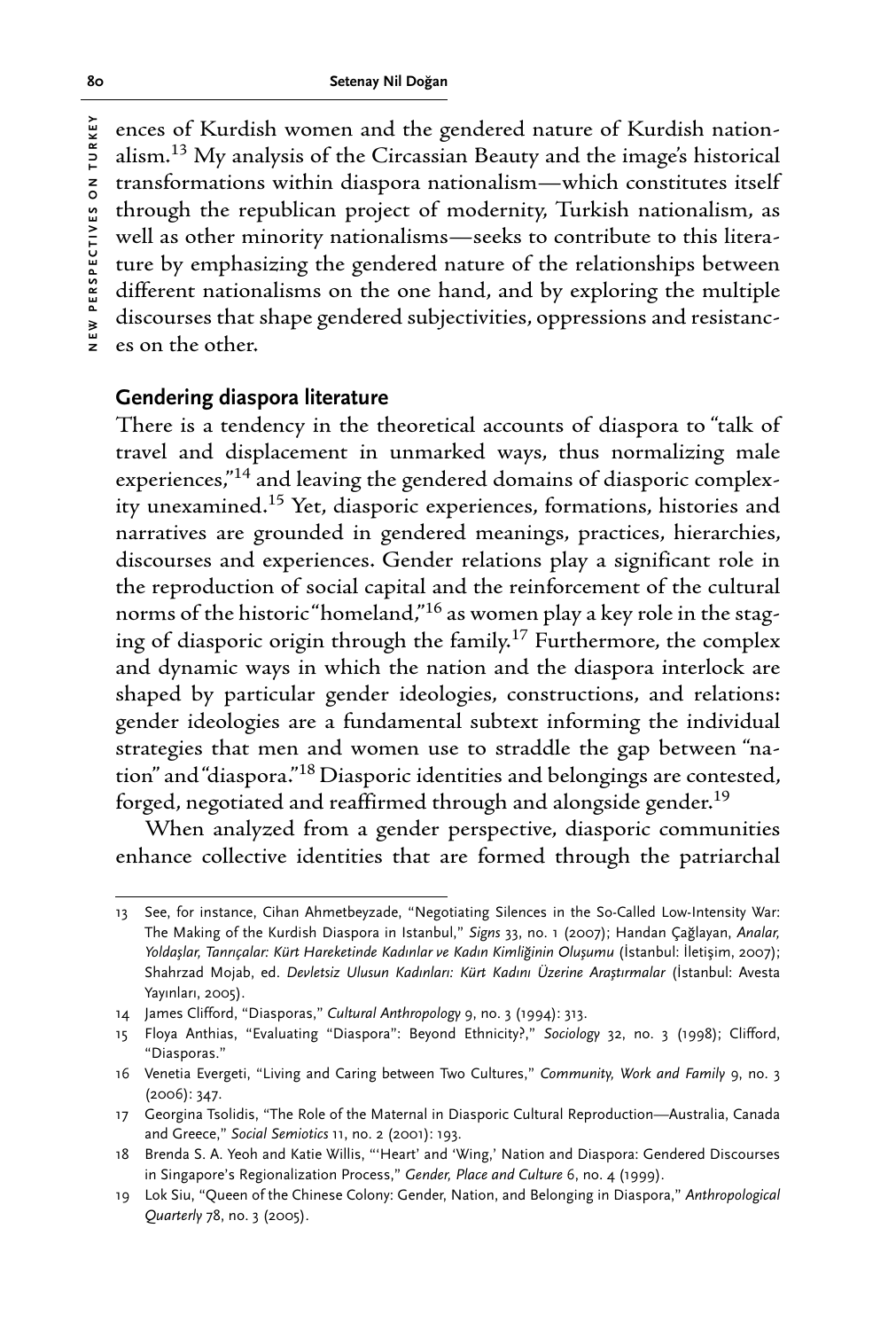dominance of male diasporic leaders, through women's cultural invocation as objects of the male gaze, and through the formulation of particular roles imposed on and expected from women.<sup>20</sup> While defining diaspora as "potentially the sites of hope and new beginnings," Brah regards it also as conjuring up images of violence and trauma, in which women's lives are shaped by "articulating relations of power."<sup>21</sup> Women in the diasporic communities are "subject-ed by a double articulation of discourses of cultural difference and patriarchy,"<sup>22</sup> which takes place among the relationships of the diaspora with the homeland, the host community, and transnational networks.

Highlighting the need to gender the diaspora literature, Anthias has suggested two different levels of analysis: the first level examines the ways in which men and women of the diaspora are inserted into the social relations of the host community, within the diaspora communities, and within the transnational networks of the diaspora; the second level aims to understand how gender relations are constitutive of the identities of the groups themselves.<sup>23</sup> Furthermore, the exploration of gender relations, constructs, images and discourses is crucial to understanding the processes through which the collective "we" of the diaspora assumes a singular, unified and homogeneous form within a nationalist frame.<sup>24</sup>

There is a growing body of literature that analyzes national projects as simultaneously gender projects, $25$  with particular emphasis on the constructions of women as biological reproducers of the nation; as reproducers of the boundaries of the group; as transmitters and carriers of its culture; as signifiers of ethnic/national differences; and, finally, as participants in national, economic, political and military struggles.<sup>26</sup> Although diaspora nationalism has been defined as "a very distinctive, very conspicuous, important sub-species of nationalism,"<sup>27</sup> and as "an increasingly more likely and more important form of ethno-nationalist

<sup>20</sup> Anthias, "Evaluating "Diaspora": Beyond Ethnicity?"; Steven Gold, "Gender and Social Capital among Israeli Immigrants in Los Angeles," *Diaspora* 4, no. 3 (1995); Gayatri Gopinath, "Bombay, UK, Yuba City: Bhangra Music and the Engendering of Diaspora," *Diaspora* 4, no. 3 (1995).

<sup>21</sup> Avtar Brah, *Cartographies of Diaspora* (London: Routledge, 1996), 193, 90.

<sup>22</sup> Keya Ganguly, "Migrant Identities: Personal Memory and the Construction of Selfhood," *Cultural Studies* 6, no. 1 (1992): 38.

<sup>23</sup> Anthias, "Evaluating "Diaspora": Beyond Ethnicity?," 572.

<sup>24</sup> Serin Houston and Richard Wright, "Making and Remaking Tibetan Diasporic Identities," *Social & Cultural Geography* 4, no. 2 (2003).

<sup>25</sup> Sylvia Walby, "Woman and Nation," in *Mapping the Nation*, ed. Gopal Balakrishnan (London: Verso, 1996).

<sup>26</sup> Nira Yuval-Davis and Floya Anthias, "Woman-Nation-State," in *Nationalism*, eds. John Hutchinson and Anthony D. Smith (New York: Routledge, 2000).

<sup>27</sup> Ernest Gellner, *Nations and Nationalism* (New York: Cornell University Press, 1983), 101.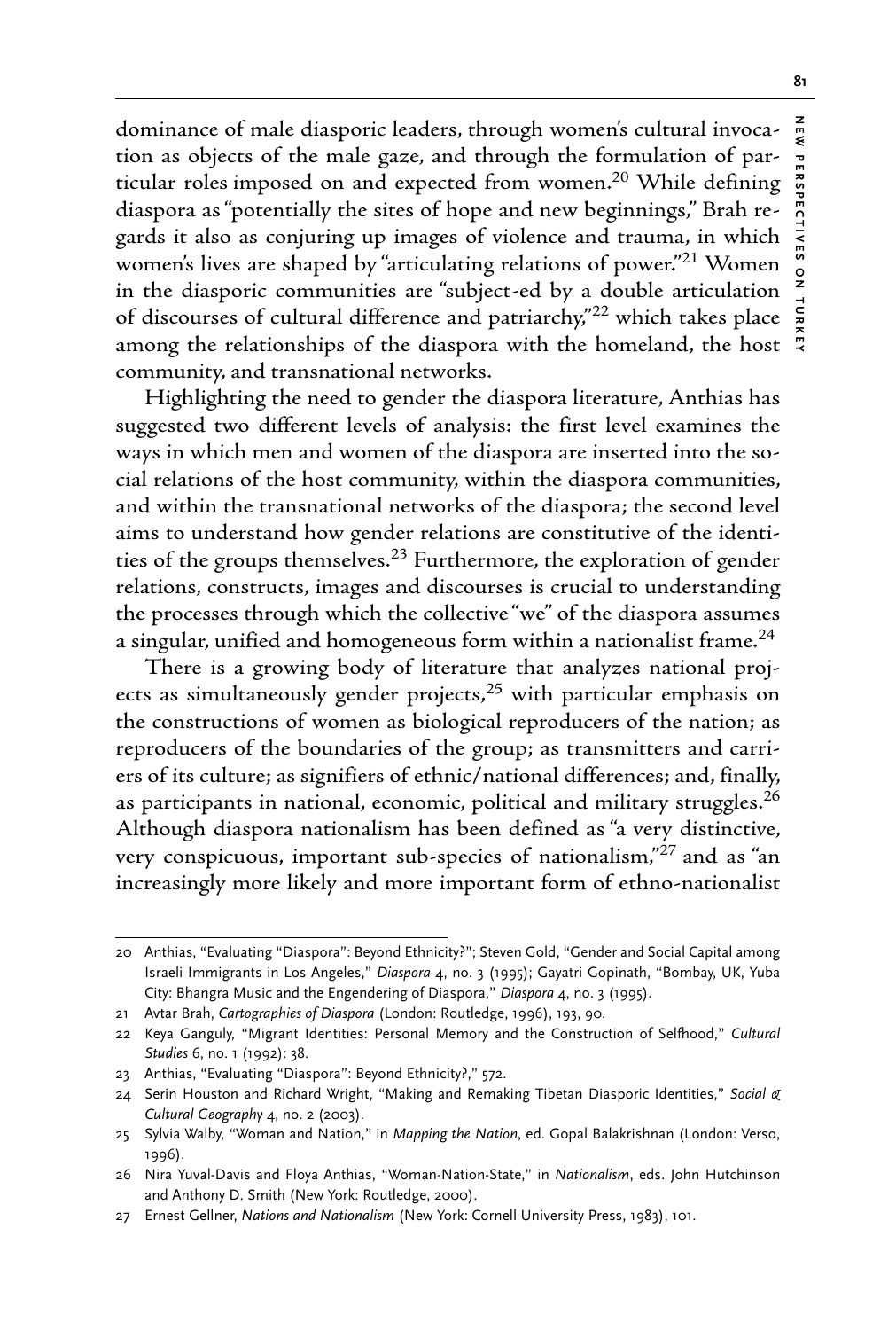expansion,"28 most studies on diaspora nationalism lack gender as a category of analysis.29

Drawing from the literature on gender and nationalism, this article argues that diaspora nationalism or long-distance nationalism is shaped by a subtle web of relations with the host community, the homeland, and other nationalisms, especially the hegemonic nationalism of the host society, and that these interconnections are made available to diaspora nationalisms not only by political and technological developments, but also by a particular gender regime. These gendered interconnections of diaspora nationalism are significant to understand how diasporic identities are constructed, transformed, and reclaimed.

#### **The Circassian Beauty**

Before the image of the Circassian Beauty became widespread in the Ottoman Empire as a result of the increasing influx of Circassians and their impact on the Ottoman slave market in the nineteenth century, it already had its place in the Orientalist literature of the eighteenth and nineteenth centuries.30 After its initial appearance in the novels and theatrical plays of the seventeenth century, the image of the Circassian Beauty gained popularity in eighteenth-century Orientalist literature, as Circassia, with its perpetual conflicts with Tsarist Russia, attracted the attention of European politicians and writers. Frequent references were made to women being sold willingly, turning Circassia into a land of female availability.<sup>31</sup> Hence, since the eighteenth century, knowledge of Circassia came to be intertwined with the image of its beautiful and available women.<sup>32</sup>

As Orientalism, scientific racism, commodification, and the growing interest in geography as a means of imperial knowledge production contributed to the popularity of the Circassian Beauty as an ideal image, this image also was a reflection of Circassia in the European imagination: Eastern and Western, resistant and doomed to fail *vis-à-vis* Russia. This European image of the Circassian Beauty is significant in that it contributes not only to exploring the power formations of nineteenth-century

30 Schick, *Çerkes Güzeli: Bir Şarkiyatçı İmgenin Serüveni*.

<sup>28</sup> Zlatko Skrbis, *Long-Distance Nationalism: Diasporas, Homelands and Identities* (Brookfield, VT: Ashgate, 1999), xiii.

<sup>29</sup> Joan Scott, *Gender and the Politics of History* (New York: Columbia University Press, 1999).

<sup>31</sup> For an example of these arguments on female availability in Circassia, see Denis Diderot and Jean D'Alambert, "Circassie," in *Encyclopédie, ou Dictionnaire Raisonné Des Sciences, Des Arts et des Métiers* (Geneva: La Société Typographique, 1778), 105.

<sup>32</sup> For a detailed analysis of how these discourses and processes intertwined in the image of the Circassian Beauty in the nineteenth century, see Schick, *Çerkes Güzeli: Bir Şarkiyatçı İmgenin Serüveni*; Linda Frost, "The White Gaze, the Spectacle of Beauty and the Circassian Beauty," in *Never One Nation: Freaks, Savages and Whiteness in U.S. Popular Culture 1850-1877* (Minneapolis: University of Minnesota Press, 2006).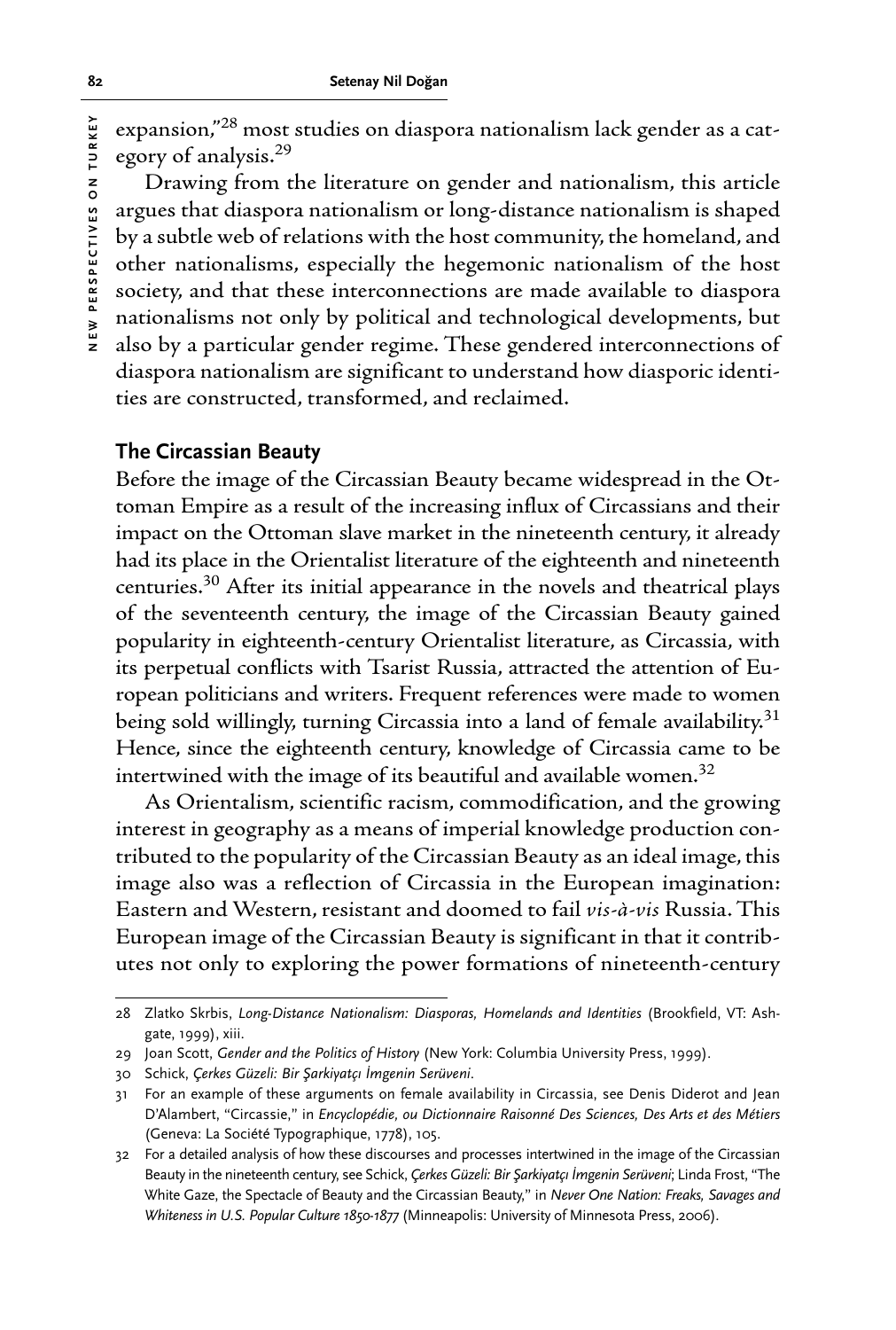imperialism and encounters between the West and East, but also to the understanding of how multiple identities have been constructed as a result of these historical encounters.

The image of the Circassian Beauty was also related to the historical fact that throughout the nineteenth century Circassians had constituted the human stock of the Ottoman slave market.<sup>33</sup> Although there had been previous contacts between the Ottomans and the Circassians, contacts intensified, and individual visits and relations were replaced by a massive influx of Circassians into the Ottoman lands in the nineteenth century at the peak of Russian expansionist policy.

According to Hakan Erdem, the existence of a hereditary slave caste among the Circassians, the chiefs' or slave-owners' loss of control, poverty, the desire of parents to secure a better life for their children and themselves, and the slaves' own willingness to be sold into a better life contributed to the Circassian enslavement.<sup>34</sup> Social conditions and cultural attitudes produced a clear hierarchy among Ottoman slaves which was expressed in price, employment, and social standing—at the top being Circassian and Georgian slaves,<sup>35</sup> who were traditionally the slaves most preferred by the ruling elite.<sup>36</sup> A preference for white women prevailed among male members of the Ottoman imperial elite already before the nineteenth century, which led the agents of the Imperial Harem and the leading households to recruit young women from among the Circassian and Georgian populations of the Caucasus, $37$  and later, after the mass deportation of Circassians into Ottoman territories, of the Ottoman Empire.

Starting in the nineteenth century, the Circassian Beauty was a character encountered not only in Ottoman elite households, but also in literature. For instance, *Sergüzeşt* by Sami Paşazade Sezai depicts the story of a Circassian girl who was deported from the Caucasus and worked as a female servant in elite households.38 Nezihe Muhittin, in her *Benliğim Benimdir* similarly tells the story of Zeynep, another Circassian girl sold by her parents.<sup>39</sup>

<sup>33</sup> Hakan Erdem, *Slavery in the Ottoman Empire and Its Demise, 1800-1909* (New York: St. Martin's Press, 1996).

<sup>34</sup> Ibid., 50.

<sup>35</sup> Ehud R. Toledano, *Slavery and Abolition in the Ottoman Middle East* (Seattle: University of Washington Press, 1998), 13.

<sup>36</sup> Erdem, *Slavery in the Ottoman Empire*, 61.

<sup>37</sup> Ehud R. Toledano, *As If Silent and Absent: Bonds of Enslavement in the Islamic Middle East* (New Haven, CT: Yale University Press, 2007), 12-13.

<sup>38</sup> Sami Paşazade Sezai, *Sergüzeşt* (İstanbul: Sis Yayınları, 2008).

<sup>39</sup> Nezihe Muhittin, *Bütün Eserleri*, vol. 1 (İstanbul: Kitap Yayınevi, 2008).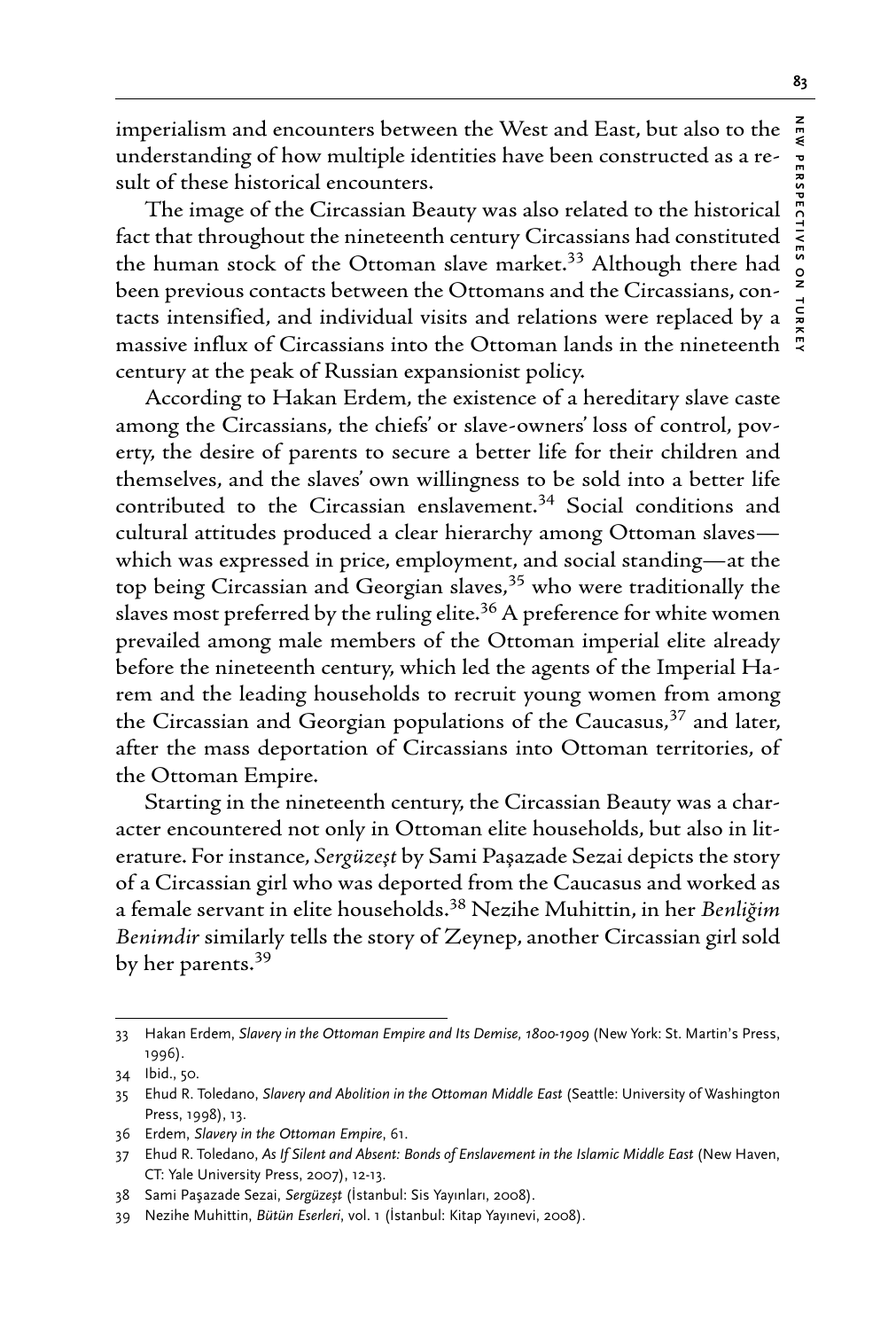**84 Setenay Nil Doğan**

While the trade in Circassian slaves was reduced considerably by the end of the nineteenth century as a result of Ottoman policies, the demand by the harems of the imperial family and the households of the elite remained.40 It was during the Second Constitutional Period of 1908 that the emancipation of Circassian women in the Imperial Harem was put on the political agenda and that Circassians on an individual basis or as organizations became part of the process.<sup>41</sup> After the dethronement of Sultan Abdülhamid II in 1909, the Imperial Harem began to be dispersed.<sup>42</sup> Whether officially abolished by the 1908 revolution or much later by the Turkish Republic, "Ottoman slavery died piecemeal, not abruptly, with the end of empire."43

The image of the Circassian Beauty is historically related to the practice of slavery and the Imperial Harem. However, closely related to these connections, there are other implications of this image: it is also regarded as an image through which Circassians in Turkey were inserted into the political mechanisms. For instance, for Şevket Süreyya Aydemir, a Turkish politician and intellectual writing in the 1960s, the status of Circassians in Turkey and the image of the Circassian Beauty were inseparable; through marriages with the ruling elites of the empire, they found their path into the higher echelons of the host state:

Turkey received Caucasian immigrants favorably. […] In their new homelands, they protected themselves by preserving their tribal organizations, languages and traditions. Furthermore, they established hegemony over the local people, *i.e.*, local Turks, which was almost based on force [*adeta zora dayanan bir üstünlük*]. The fact that Circassians, as a graceful and beautiful race, always gave girls, ladies or even sultanas to the palace and İstanbul's elite households provided their enduring connections with the palace and İstanbul. It provided them with some benefits.44

Apart from the historical and political connotations, Türkan Şoray's use of the image of the Circassian Beauty finds widespread appeal in contemporary Turkey, whereby being a Circassian is equated with being beautiful and charming. Ayşe Güneş-Ayata, in her research on Cir-

<sup>40</sup> Toledano, *Slavery and Abolition in the Ottoman Middle East*, 12.

<sup>41</sup> For the different accounts on the roles of Circassians in the dispersal of the Imperial Harem, see Erdem, *Slavery in the Ottoman Empire*; Zeynep Aksoy, "Çerkes Teavün Cemiyeti," *Toplumsal Tarih*, no. 117 (2003); Avni Özgürel, "Cariyeliğin Bittiği Günler," *Radikal*, 22 June 2003.

<sup>42</sup> Erdem, *Slavery in the Ottoman Empire*, 148.

<sup>43</sup> Toledano, *Slavery and Abolition in the Ottoman Middle East*, 12.

<sup>44</sup> Şevket Süreyya Aydemir, *Tek Adam*, vol. 2 (İstanbul: Remzi Kitabevi, 1975), 323.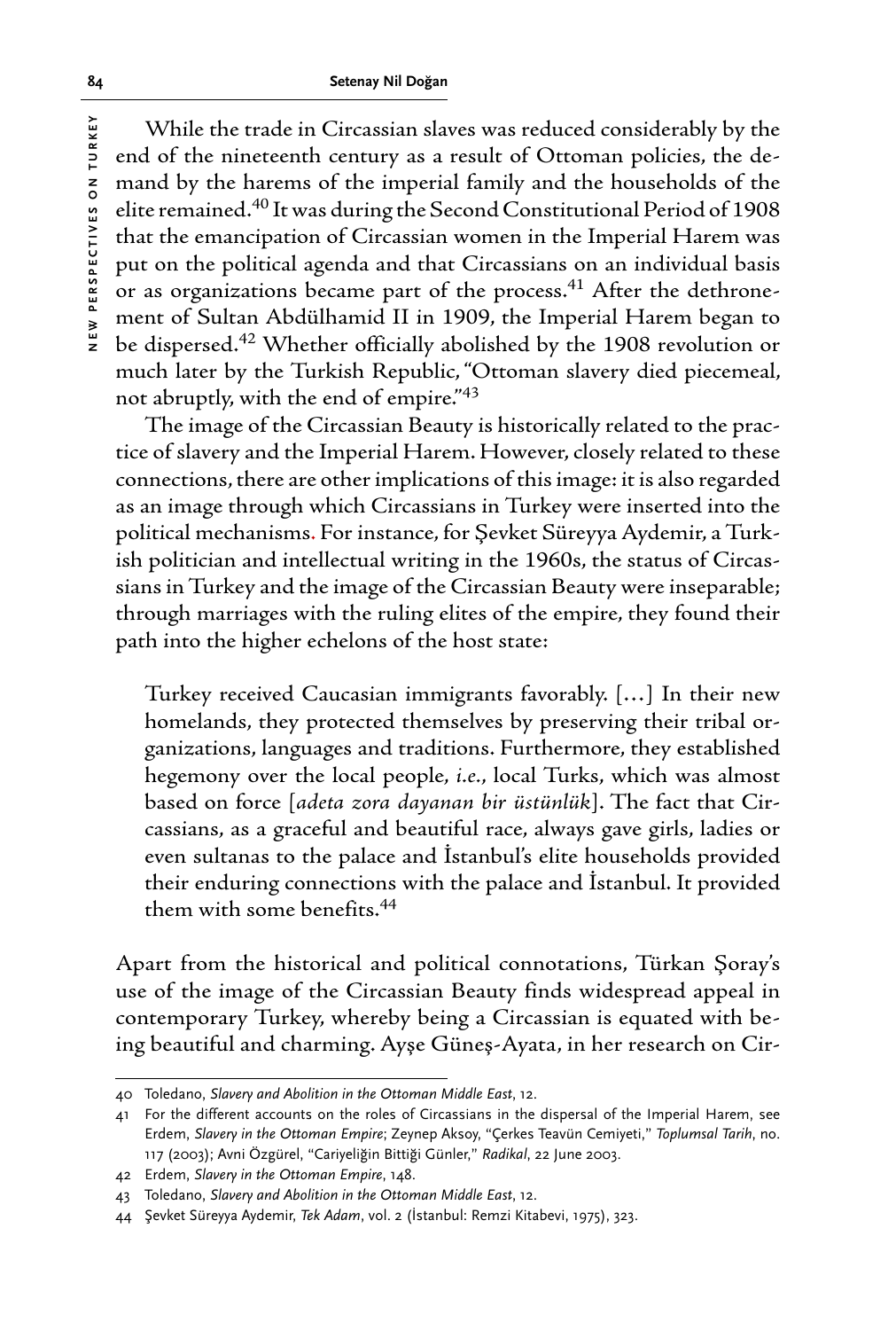cassian women living in the shanty areas of Ankara, has stated that they are known for being beautiful, respectful, obedient and good housewives talented in domestic responsibilities; hence, being a Circassian becomes an asset, a symbol of status, and an advantage for women in urban areas.<sup>45</sup>

As a contested and dynamic image embraced by the people of Turkey, the Circassian Beauty is also significant for those Circassians who consider it a part of their image in Turkey.<sup>46</sup> This article will now turn to how Circassian diaspora nationalists in Turkey have dealt with this concept during the twentieth century and how their understanding of it has been transformed in line with diaspora politics, identity, and relations with the host community and state.

# **The first generation of diaspora nationalists: National humiliation**

As the Second Constitutional Period (1908) implied the formation of a public sphere in the Ottoman Empire in general, it led to the emergence of a Circassian public sphere in particular, with the establishment of organizations and publications. For the Circassian Union and Mutual Aid Association (*Çerkes İttihat ve Teavün Cemiyeti*), which was established in 1908 and which problematized Circassian slavery, $47$  slavery was not only misery on the side of those bought and sold, but also a national matter as far as their ethnic group was concerned.

Another organization, the North Caucasian Association (*Şimali Kafkasya Cemiyet-i Siyasiyesi*) which was founded in 1914, stated its aims as follows: defending and protecting the national rights of the groups of the North Caucasus; establishing national solidarity and cooperation among them; developing their national character; developing the sciences and applied sciences and especially national education among them; encouraging art and trade; protecting orphans and families in need of help; increasing the national population by fighting against diseases; and protecting the purity of the lineage (*soyun saflığı*).48 The association ordered its branches the following:

<sup>45</sup> Ayşe Güneş-Ayata, "Etnik Kimlik ve Toplumsal Cinsiyet: Ankara'da Çerkes Kadınlar," in *20. Yüzyılın Sonunda Kadınlar ve Gelecek Konferansı 19-21 Kasım 1997*, ed. Oya Çitçi (Ankara: TODAİE İnsan Hakları Araştırma ve Derleme Merkezi Yayını, 1998).

<sup>46</sup> Kenan, a politically active leftist in the 1970s and recently "a democrat" as he defines himself, states: "Circassian girl, Circassian chicken and Çerkes Ethem. This is a trilogy, you know that?" Kenan, interview by author, 20 August 2007, İstanbul. Circassian chicken [*Çerkes Tavuğu*] is a popular and commonly known dish in Turkey, and Çerkes [Circassian] Ethem refers to the militia leader of the early years of the War of Independence (1919-1922), who has been associated with treason in Turkish official history.

<sup>47</sup> Aksoy, "Çerkes Teavün Cemiyeti."

<sup>48</sup> M. Aydın Turan, "Osmanlı Dönemi Kuzey Kafkasya Diasporası Tarihinden Şimali Kafkas Cemiyeti," no. 172 (1998): 243.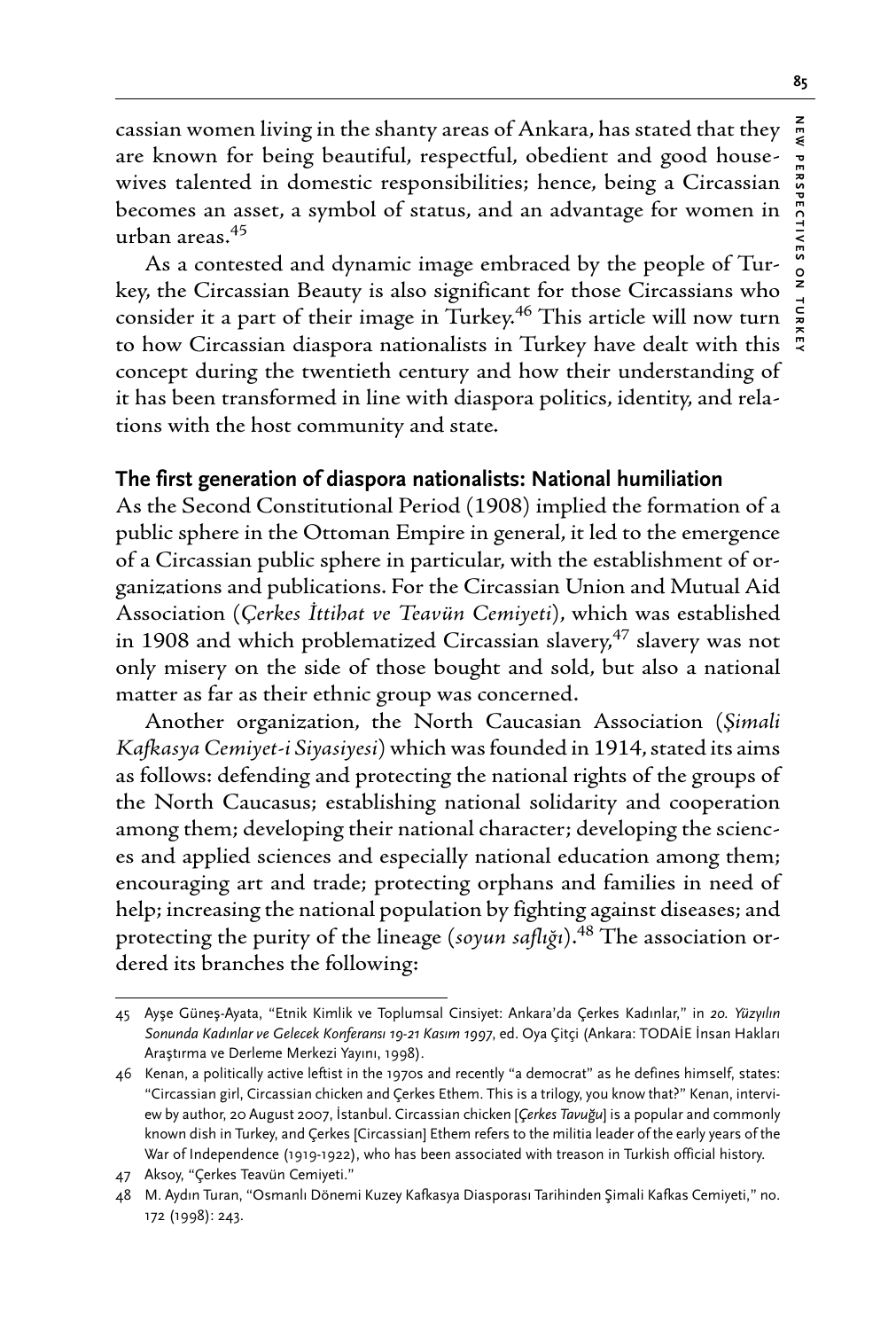Since the protection of the purity of the race and making the Circassian family life more prosperous is crucial, it will be provided that Circassian men will marry Circassian girls, and the marriage of Circassian girls with elements that are not Caucasian and whose origins and lineage are unknown, especially and solely, in the name of wealth  $[...]$  will be prevented.<sup>49</sup>

In 1914, the Circassian intellectual Mehmet Fetgeri Şoenü (1890-1931) wrote an article called "Circassian Women in Ottoman Social Life,"50 in response to Celal Nuri, an Ottoman intellectual in favor of Westernization, who, as Fetgeri claimed, regarded the women of this ethnic group as one of the reasons for the decline of the Ottoman Empire.<sup>51</sup> Fetgeri stated that "those severe sentences which hurt his feelings and national pride" could be seen "with short but bitter sentences in a work of Celal Nuri."52 In his article, Fetgeri elaborated on the image of Circassian women in the Ottoman Empire: "When you say Circassian, what comes to mind is only the noble but fallen children of the past who are responsible for breeding girls for the satisfaction of the demands and the lust of some people who appear as the girl merchants and many pleasureseekers."53 He argued that Circassian women had not been harmful for the Turks, as Celal Nuri had claimed:

I wonder if the girls of this high nation have become only the tools of entertainment for the Turks. […] [I wonder if ] They caused social disintegration of the Turks. […] Never… It is probable that Turks took these girls as a tool of entertainment, but they [these girls] fulfilled their educational duties—maybe unconsciously; thus they ensured the beautification of the spiritual purity and physical appearance of the Turks. […] Circassian girls did not harm the Turks

<sup>49</sup> Ibid.: 247. The exact clause includes also a reference to nobility. The Turkish original reads: *Irkın sağlığını koruma ve Çerkes aile hayatını daha çok müreffeh kılmak pek önemli olduğundan, Çerkes gençlerinin Çerkes kızları ile evlenmelerini sağlamak ve Çerkes kızlarının Kafkasyalı olmayan unsurlarla, özellikle sadece servete tamah ederek aslı ve soyu belli olmayan ve hatta soyluluğunu yitirmiş şahıslara verilmesi menedilecektir*.

<sup>50</sup> Mehmet Fetgeri Şoenü, "Osmanlı Sosyal Yaşamında Çerkes Kadınları," in *Tüm Eserleriyle Mehmet Fetgeri Şoenü* (Ankara: Kafdav Yayıncılık, 2007).

<sup>51</sup> Celal Nuri, in *Kadınlarımız* (Our Women) published in 1915, stated that "The caliphate can abolish the use of odalisques. Because, first of all, it is beyond morality. […] In the Caucasus, Aziziye, Adapazarı, there are 'human stock farms' [*insan haraları*] […] These breed and sell odalisques. Fathers sell their daughters. Beys give the girls of their groups in exchange of money." Celal Nuri, *Kadınlarımız* (Eskişehir: T.C. Kültür Bakanlığı, 1993), 95. As the book *Kadınlarımız* cannot be the book to which Fetgeri referred, it is highly probable that he referred to *Tarih-i Tedenniyat-ı Osmaniye Mukadderat-ı Tarihiye* published in 1914, in which Celal Nuri discussed the reasons of the decline of the Ottoman Empire.

<sup>52</sup> Şoenü, "Osmanlı Sosyal Yaşamında Çerkes Kadınları," 11.

<sup>53</sup> Ibid., 13.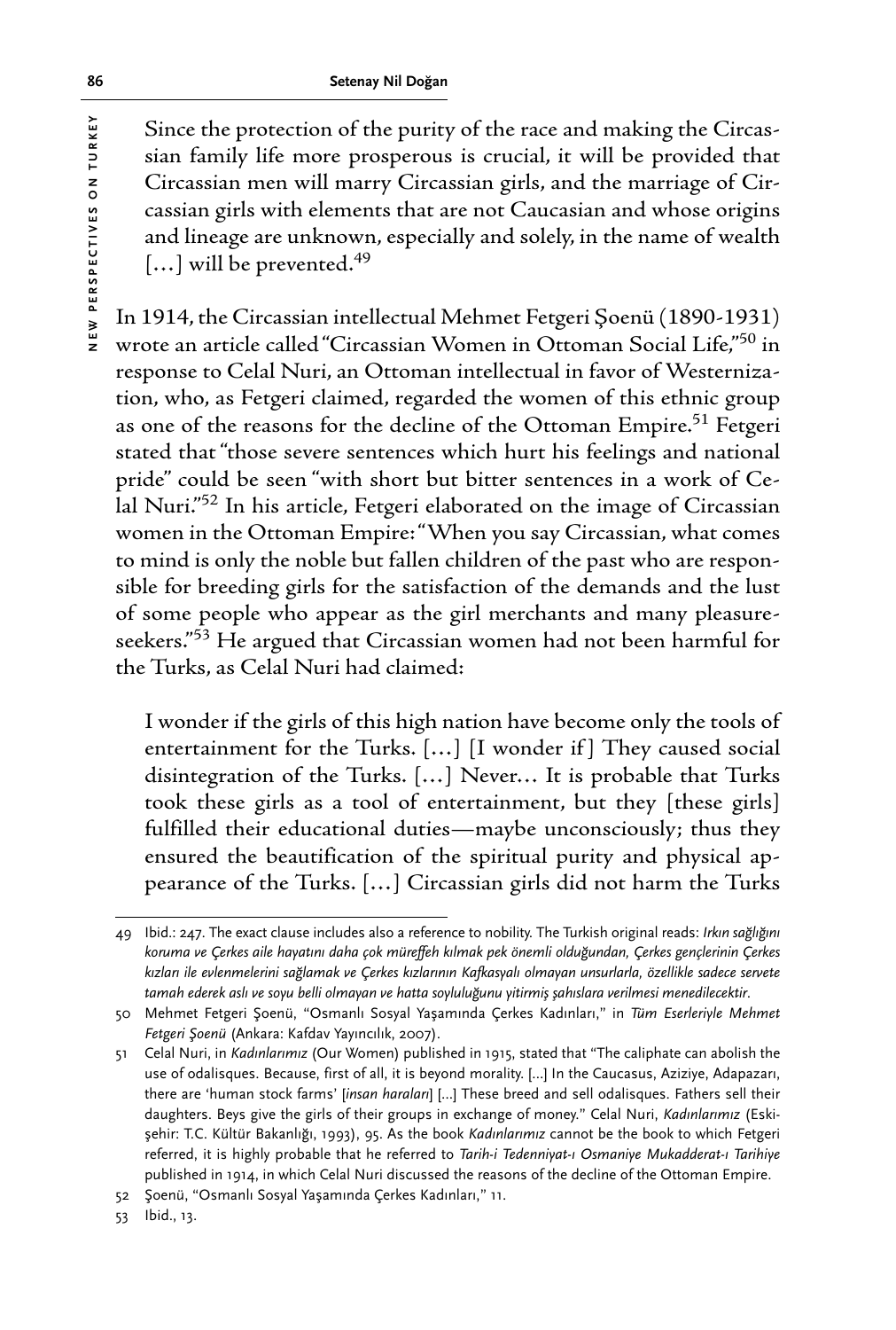in terms of civilization and development; quite the contrary, they changed their nation towards beauty and maturity. […] [Even if that is not true,] Who is responsible for that? For that, one should not look at Circassianhood and Circassian women but at Turkish social life and Turkishness.54

As Fetgeri reversed the power relationship between the slave and owner, the Circassian and the Turk, he also criticized Circassians harshly for the ongoing practice of selling their girls and discussed the reasons behind this. According to him, the act of selling the girls was being done to reverse the national humiliation that Circassians experienced after the immigration to the Ottoman Empire: "Poor Circassians were encouraged in several ways," especially "by the government of those times"; some material benefits were given to the fathers whose daughters went to the palace of the Sultan, and with these material gains "it was as if the honor of Circassians that they wasted in the Caucasus was being regained."55 Yet, these practices of slavery and forced marriage constituted a source of grief for the Circassian nation. What Fetgeri saw in these practices were "the fallen goddess of today, Circassian women who are an old part of womanhood and a huge nation that is insulted every day as a result of the bad conditions in which they found themselves […] with all its humiliation."56

As Fetgeri considered Ottoman Turks responsible for the practices of slavery as much as his own ethnic group, the existence of Circassian girls in the palace or the practice of selling and buying girls harmed not the Turks of the Ottoman Empire, but rather the Circassian nation. These practices not only led to misery for individuals, but they also were a national matter, since they stained the national history and traditions of the Circassians: they "stained the magnificent history of a grand nation just like black paint put into a cup of water."<sup>57</sup> Hence, the shame that Fetgeri mentioned pertained to the Circassian nation in its totality:

<sup>54</sup> Ibid., 17-18.

<sup>55</sup> Ibid., 26. The original reads: *Vatandan ayrılmakla meyus, asaletini, yerini tanıtamamakla, servetini heba etmekle, elemli, zavallı Çerkesler birçok yönden teşvik görüyorlardı.* […] *Hele o zamanın hükümetinin eskiden beri izlediği ve o günlerde büsbütün açığa vurduğu bir teşvik, bir özendirme uygulaması vardı ki hepsinden fazla bir etkiyle Çerkeslerin örselenmiş ruhlarına tesir etmişti. Bu, padişah sarayına giden kızların babalarına giydirilen sırmalar, takılar kılıçlar idi. Çerkeslerin bununla güya Kafkasya'da heba ettikleri onurları tekrar kazandırılıyordu*.

<sup>56</sup> Ibid., 21. The original reads: *… bugünün düşkün tanrıçası, kadınlığın eski bir parçası olan Çerkes kızları ve düştükleri kötü durumla günbegün hakarete uğrayan koca bir ulus, aşağılanmış haliyle hayalimde beliriyor*.

<sup>57</sup> Ibid., 27.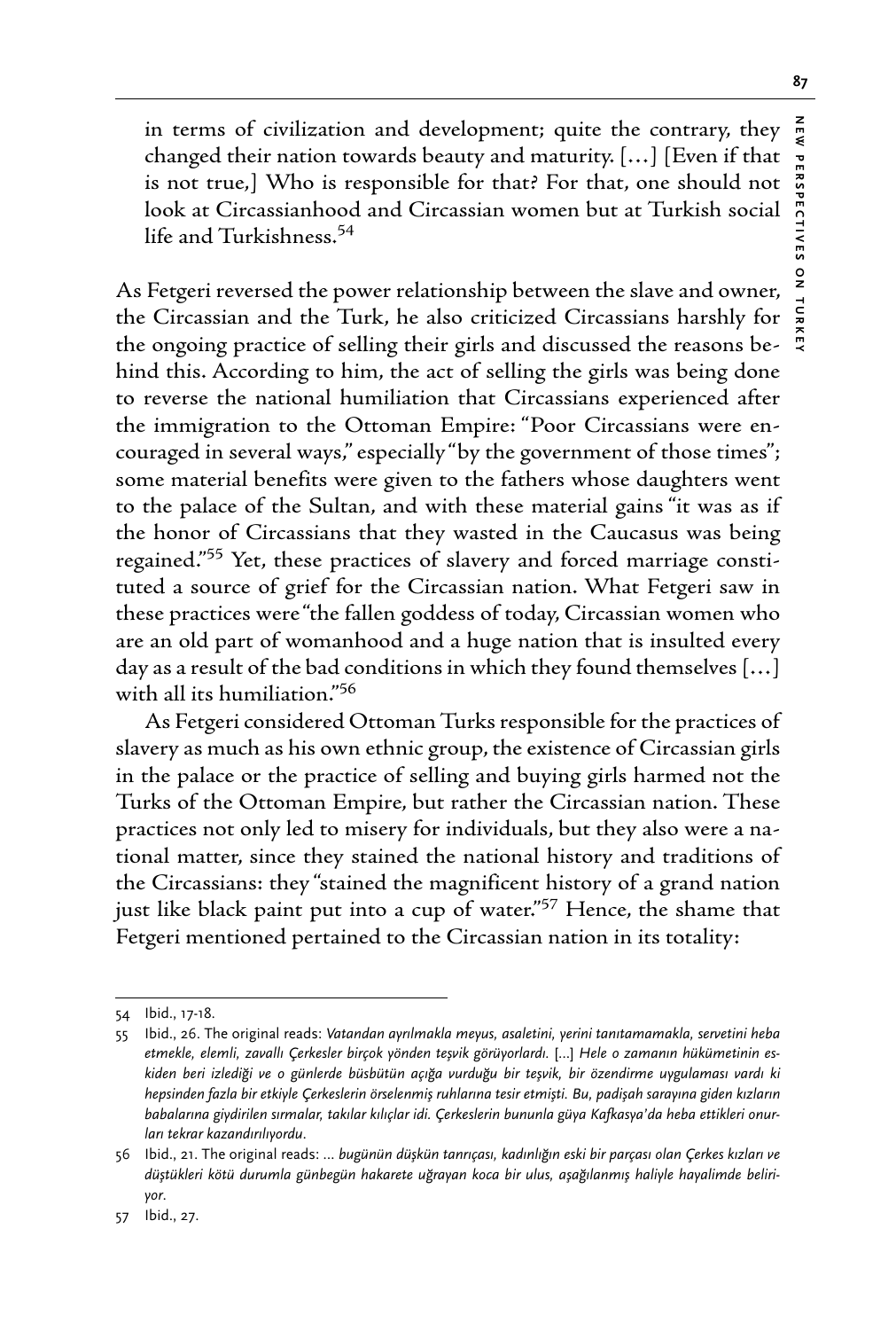What is harmed with this is not Turkishness, but it is Circassianhood. Most of the time Circassian girls who leave their homes in this way cannot return to their homes; in the places where they go, most of the time they marry a miserable man or spend their lives as odalisques or concubines. […] This is how Circassians waste their Circassianhood. With each girl that is separated from them, from home, Circassian social life does not lose one person but a chain of families reaching to the future.58

Hence, by the beginning of the twentieth century, the problem of slavery and the practice of selling humans had become a national issue for Circassian nationalists. The problem of slavery was synonymous with the fall of the nation, since the times when the Circassian Beauty came to be celebrated and commodified in Europe and the Ottoman Empire pertained to the times when the Caucasus was the target of an expanding Tsarist Russia. Therefore, for the Circassian diaspora nationalists in the early twentieth century, the image was emblematic of the failure of the project of nation-building in the Caucasus.

Ironically, the problematization of the image by Circassian nationalists came not in the heyday of the slave trade, but in the final years of the Ottoman Empire. Two dynamics that shape this history are the problematization of slavery in the Ottoman Empire at the end of the nineteenth century and the emergence of Circassian diaspora nationalism in the early twentieth century. A third dynamic can be identified as the weakening of the Ottoman state. Associated with the Imperial Harem and the Ottoman ruling elite, the Circassians came to be identified with the decline of the Ottoman state and its multiple failures. In this context, the Circassian Beauty became an image associated with national humiliation and national mistake. Such a reaction by the first-generation diaspora nationalists implied not only the demand to end the multiple miseries associated with Circassian women, but also the demand to transform Circassians from a group associated with the ruling elites of the waning Ottoman regime to a group victimized by the regime.

# **Second-generation diaspora nationalists: Assimilation and the national mistake**

Between the second half of the nineteenth century and the early twentieth century, the relations between the Ottoman state and the Circassians were relatively harmonious. Circassians were well-accepted in state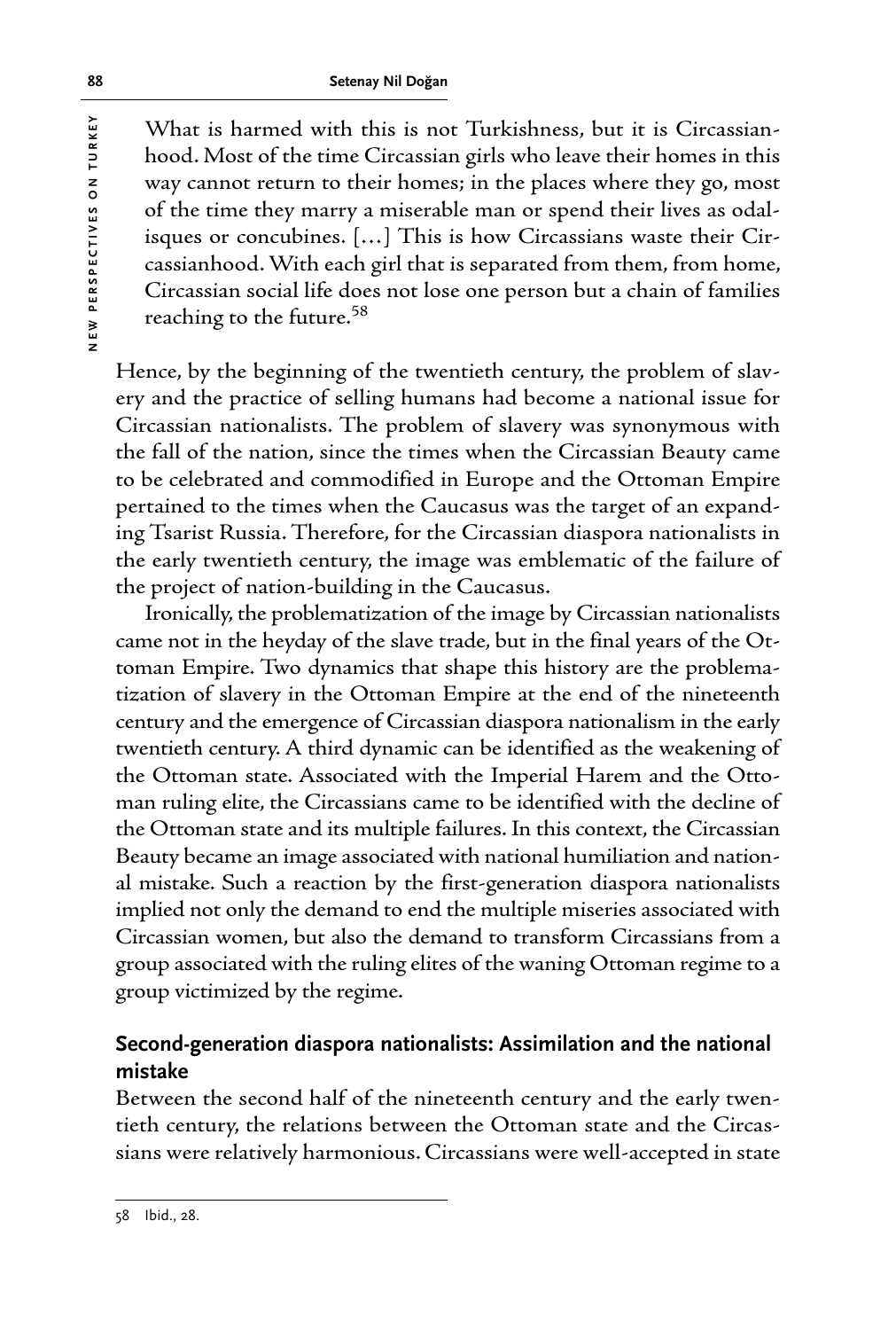**NEW PERSPECTIVES ON TURKEY**

 $\frac{1}{2}$ 

mechanisms (such as the palace, the bureaucracy, and the military), and  $\frac{z}{g}$ the Ottoman state's foreign policy that identified Tsarist Russia as an expansionist force threatening the empire paralleled Circassian interests in the Caucasus. However, the alliance of Circassians with the political system changed in the 1920s, with the transformation from the multinational, multi-ethnic and multi-religious empire into the new nationstate.

For the Circassians in Turkey, the Turkish War of Independence and the Çerkes Ethem affair constituted major turning points.<sup>59</sup> Although the Çerkes Ethem affair, the elimination of independent guerrilla forces in favor of a regular army during the Turkish War of Independence,  $60$ was seemingly unrelated to ethnic and national causes as far as Circassians in Turkey were concerned, its results were destructive for this ethnic group. As early as 1923, the Turkish government closed down all Circassian organizations. Furthermore, the residents of fourteen Circassian villages in Western Anatolia, numbering approximately 10,000, were deported to the country's eastern provinces (although subsequently they were allowed to return). $61$  Circassians had been implicitly and explicitly considered relatives of Çerkes Ethem, who was associated with treason after the War of Independence. The Law on the Maintenance of Order in 1925 enabled widespread censorship of the press, resulting in the silencing of the organizational and publishing activities of the North Caucasians.

During the single-party period, between the 1920s and the mid-1940s, the Circassians lost all their social and political power as an ethnic

<sup>59</sup> In the Turkish War of Independence, two Circassian groups were visible: those who were for independence and later became leading figures in the establishment of the Republic of Turkey (such as Ali Fuat Cebesoy, Rauf Orbay, Yusuf İzzet Paşa and Bekir Sami among others), and those who, due to their loyalty to the caliphate and the Sultan, were against the government in Ankara (such as Ahmet Anzavur who was interestingly crushed by another Circassian, Çerkes Ethem). Cemal Şener, *Çerkes Ethem Olayı* (İstanbul: Okan Yayınları, 1986), 21. A third exceptional group, the *Şark-ı Karip Çerkesleri Temin-i Hukuk Cemiyeti* established in İzmir in 1921 and composed of members from the Marmara region, stated that the final source of annihilation for the Circassians was the forced Turkification policies of the Committee of Union and Progress; that the Circassians were forced to fight first in World War I and then in the War of Independence; and that at the time they were forced to support "the throne of Mustafa Kemal." Tarık Zafer Tunaya, *Türkiye'de Siyasi Partiler*, vol. 2 (İstanbul: Doğan Kardeş Yayınları, 1952). The association then declared its loyalty to the Greek forces.

<sup>60</sup> William Hale, *Türkiye'de Ordu ve Siyaset* (İstanbul: Hil Yayın, 1996), 67.

<sup>61</sup> In 1923, in response to the deportations Mehmet Fetgeri Şoenü wrote a letter to the Grand National Assembly (*Çerkes Meselesi Hakkında Türk Vicdan-ı Umumiyesine ve Türkiye Büyük Millet Meclisi'ne Arıza*). He stated: "Circassians do not seek independence in this country. They are not here to take some parts of Turkey. This should be known by all. All should believe this as much as they believe God exists. [...] If it was the Turks who embraced these poor people who were expelled from their countries, [...] the one who encouraged them […] was a sultan at the time." M. Fetgerey Şoenu, *Çerkes Meselesi* (İstanbul: Bedir Yayınları, 1993), 41.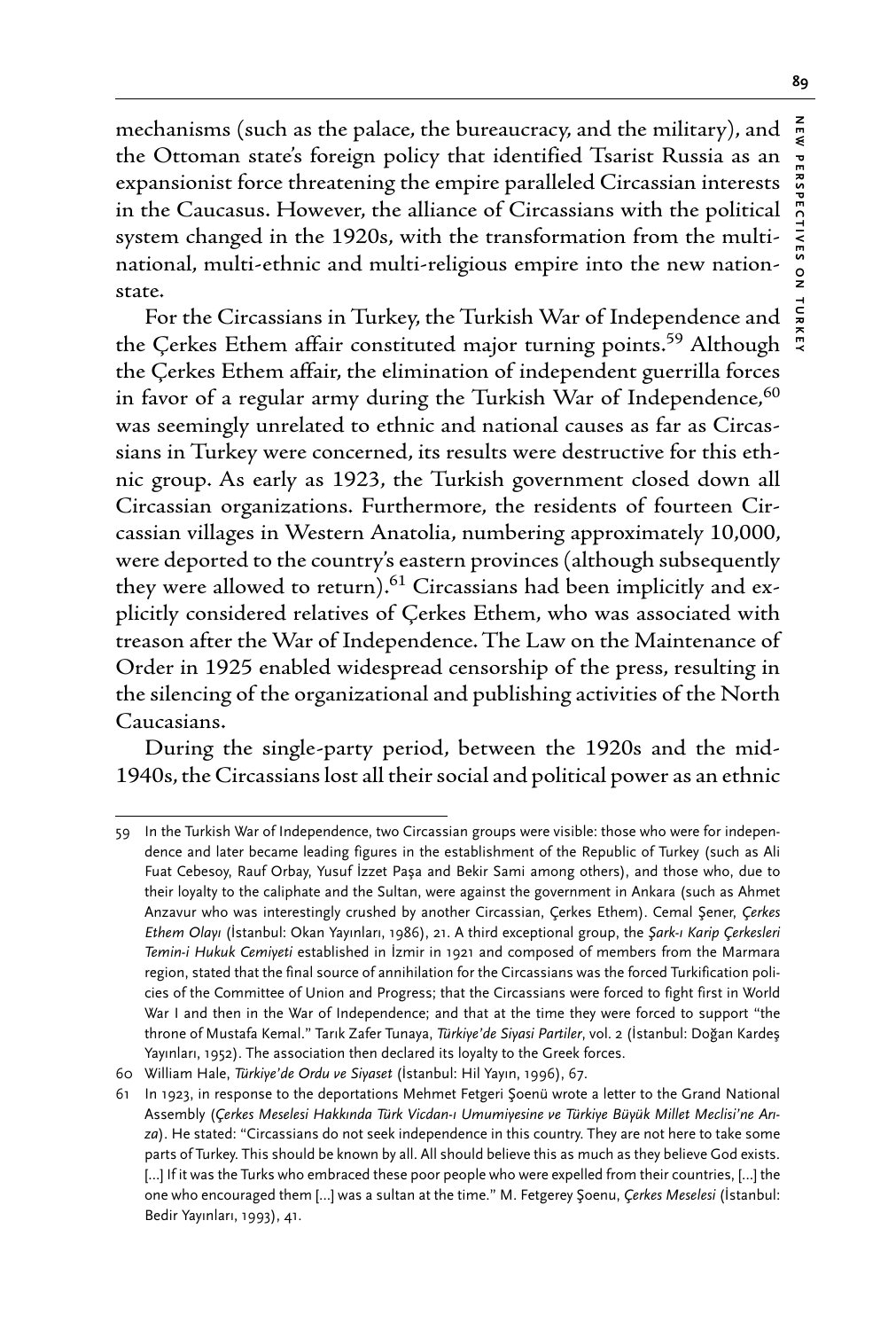group. There was no mention of them—except for Çerkes Ethem—in between those years, and the alliance between the state and this ethnic group, the Circassian soldiers, bureaucrats and intellectuals became invisible. Hence, the first generation of Circassian activism that had started with the Second Constitutional Period became invisible with the dissolution of the Ottoman Empire and the formation of the new republic.

Between the end of the War of Independence and the mid-1940s, Circassians established not a single organization in Turkey. The Circassian associations<sup>62</sup> established in the 1950s consisted of urban and less active provincial organizations.63 Until the 1960s, Circassian organizations and the magazines they published were quite ephemeral; they appeared under the guise of North Caucasian "Turks"; and timidity and anti-communism provided the common framework for the organizations and publications of this period.<sup>64</sup>

Starting in the mid-1960s, the discourses of the diaspora changed: the idea that Circassians were a Turkic tribe was rejected; slogans such as "our god is our freedom, our temple is the homeland" and "to serve a foreigner and neglect one's own interest is an error" became increasingly popular.65 The politically turbulent decade of the 1970s led to the emergence of two groups—namely, the *devrimci* (revolutionaries) suggesting that Circassian rights could only be attained through a socialist revolution, and the *dönüşçü/göççü*, (returnists) who advocated a return to the homeland.66 Borrowing their terminology from the politics of the late 1960s and 70s (particularly the '68 movement) and very much affected by the rise of Turkish nationalism, the returnists problematized assimilation in the diaspora and argued for return as the only way to live as Circassians, while the revolutionaries envisaged a socialist revolution that would result in their emancipation. As they used a new nationalist language for newly defined national problems, assimilation, return, exile, repatriation and the national right to self-determination were among

<sup>62</sup> The Friend's Hand Mutual Aid Association (*Dost Eli Yardımlaşma Derneği*) was established in İstanbul with the collaboration of Azeri Turks in 1946, the Caucasus Association (*Kafkas Derneği*) in İstanbul in 1952, and the North Caucasus Cultural Association (*Kuzey Kafkasya Kültür Derneği*) in Ankara in 1964.

<sup>63</sup> Alexandre Toumarkine, "Balkan and Caucasian Immigrant Associations: Community and Politics," in *Civil Society in the Grip of Nationalism: Studies on Political Culture in Contemporary Turkey*, eds. Stefanos Yerasimos, Gunter Seufert, and Karin Vorhoff (Würzburg: Ergon Verlag, 2000), 405.

<sup>64</sup> Lowell Bezanis, "Soviet Muslim Emigrés in the Republic of Turkey," *Central Asian Survey* 13, no. 1 (1994): 141.

<sup>65</sup> Ibid.

<sup>66</sup> Seteney Shami, "Circassian Encounters: The Self as Other and the Production of the Homeland in the North Caucasus," *Development and Change* 29(1998): 624.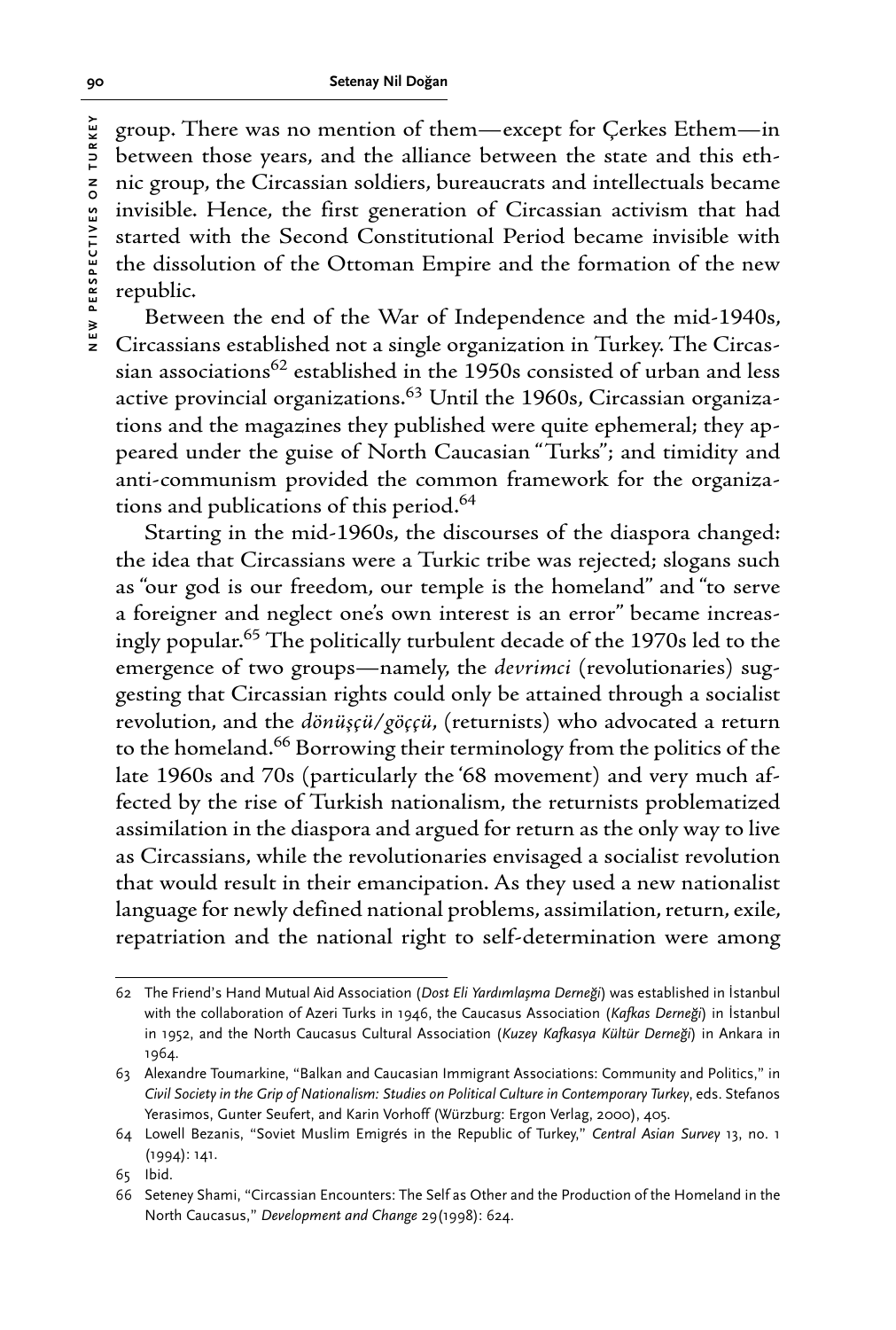**NEW PERSPECTIVES ON TURKEY** PERSPECTIVES

the themes used by the second-generation of Circassian diaspora nationalists.

In the 1970s, when second-generation diaspora nationalists were at the peak of their activism, they explored the practices of forced marriage, human sale, and the implications of the Circassian Beauty in nationalist terms. It was in 1975 that Karden D., a Circassian woman writing for the Circassian magazine *Yamçı* stated: "The emancipation of Circassian woman […] from her image as a commodity and a product that is being sold with the maximum price is not far."<sup>67</sup>

The second generation of diaspora nationalists harshly criticized Circassians and Turks for arranged and involuntary marriages in exchange for material benefits. Kanuko Cemil's poem published in the same magazine in 1976 is an instance of the frequent themes of forced marriage and human sale in the periodicals published by diaspora nationalists in the 1970s:

Far away… In the East Maybe in Ahlat, Otluyazı Circassian girl is in the arm of the foreigner [...] Circassian girl, the mother of the future The father of her child should be Circassian In the spring of her life Circassian girl is 19 years old When she is sold viciously The foreigner takes the girl, he is sixty years old Another signature of dissolution It is sad but its reflection is true [...] The master is on the mirror of shame.<sup>68</sup>

During the 1970s, the problems of slavery and involuntary marriage in exchange for money were portrayed not only as a problem of human rights but also, and mostly, as a national problem, leading to assimilation and mixing with "foreigners," who were generally summarized as "Turks."

The image of the Circassian Beauty was narrated as a national "mistake" that needed to be corrected by the diaspora nationalists. Nezih, an activist throughout the 1960s and 1970s, narrates his experience with the image in Southeastern Anatolia at the end of the 1950s:

<sup>67</sup> D. Karden, "Kadınlar Yılında," *Yamçı*, December 1975, 9.

<sup>68</sup> Cemil Kanuko, "Utanç Aynası [Mirror of Shame]," *Yamçı*, February 1976, 38.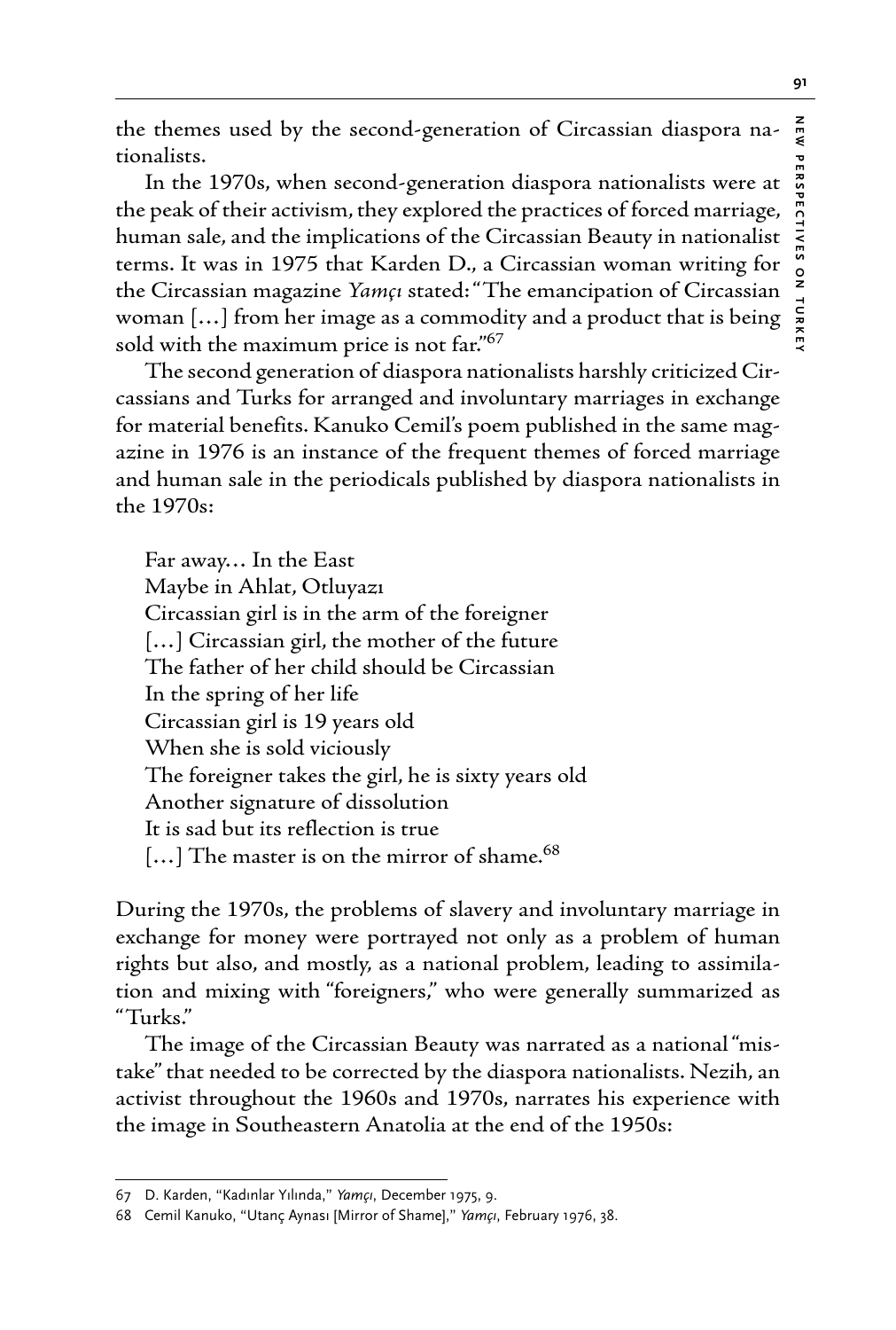Between 1950 and 1963, our Circassians survived a full drama of selling their daughters. I personally know twelve or thirteen girls […] who were sold in this manner. I even have a very interesting memory on that. Seven or eight people, some religious people were gathered at our house and they were discussing the issue. My uncle was a good imam there and he told: "who will marry whom is written on the receipt. Saying that I gave [my daughter] to the Turk or else is against Islam." [*"Vallahi" dedi, "makbuzda yazılı kim kimle evlenecekse. Onun için Türk'e verdim, şuna verdim, buna verdim demek Müslümanlığa aykırıdır."*] And other people there supported that. […] It was in 1958 or 1959. I said whether I could ask a question, I was bringing tea to the table, I was waiting there, and they permitted me. I asked whether God was a Turk; that was the question. […] I told them that there were at least twenty Circassian girls in this village and no bride who was Turkish. Secondly, I told that among these twenty Circassian girls there was not a single one who married a bachelor. They were all second wives, *kuma*. I told that among these twenty girls there was not a single one who had a civil marriage, all of them were religiously married. The price was 3,000 liras back then, it was the price of the girls. They were all given in exchange for 3,000 liras. Fourthly, I told that among these 20-25 girls, there was none who was not raped by the sons of her husband. I asked them whether God was acting so partially. [*Allah bu kadar mı yanlı davranıyor dedim.*] This was my rebellion in 1958 or 59. […] There were so many examples of that. […] This is the naked truth, and we survived that as a very degenerated and dirty reality. This did not get erased easily. This is why the Turks have stigmatized us that Circassians are selling their girls. Well, it is true.<sup>69</sup>

Although involuntary marriages in exchange for material benefits were not specific to this group, but a nationwide practice in Turkey, the ways in which Circassian girls were put on sale and the general demand for them in Anatolia were regarded by second-generation diaspora nationalists as a national problem that resulted from the fall of the nation. Hence, secondgeneration Circassian nationalism—just like the first generation, as represented by Fetgeri—resented the idea of involuntary forced marriages as a symbol for the fall and failure of the nation. Yet, unlike Fetgeri, they regarded the image of the Circassian Beauty as a mechanism of assimilation employed by the Turks. They were not only against arranged marriages in exchange for money, but against all marriages to non-Circassians.

<sup>69</sup> Nezih, interview by author, 17-18 August 2007, İstanbul.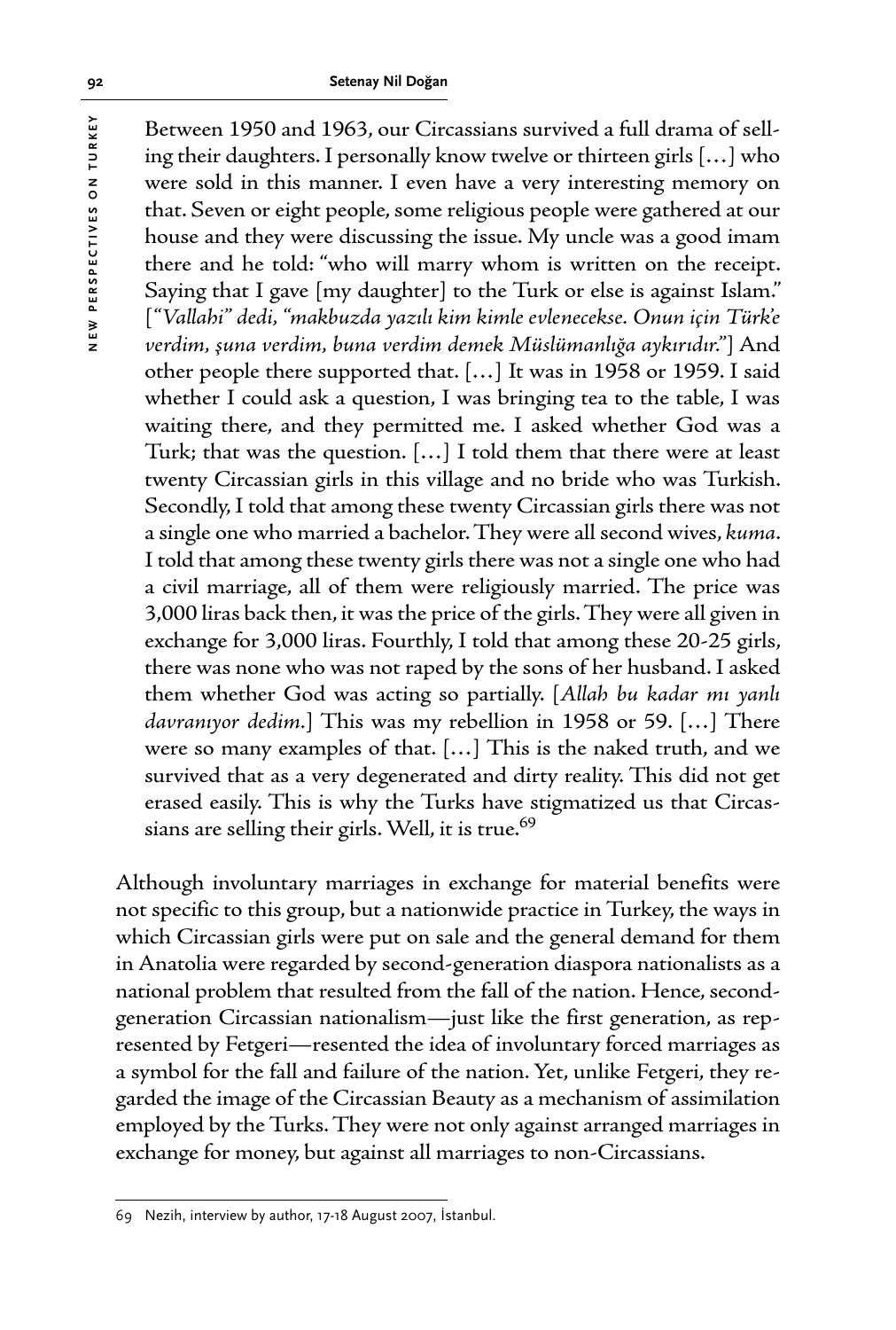# **Diaspora nationalists in the 2000s: Difference and inclusion**

The meanings and effects of the Post-Soviet conjuncture—that is, the collapse of the Soviet Union, the end of the Cold War, and the formation of new nation-states—have been manifold for Circassians in Turkey. As the 1990s implied the formation of new organizations and new forms of activism for the diaspora, it also brought entirely new challenges, problems and debates. The collapse of the Soviet Union and its aftermath challenged all Circassian activist groups in Turkey and the existing discourses with regard to identity, homeland and ethnicity. In the 1990s, no revolutionaries were left, $^{70}$  and the "utopia of return" was challenged by the changing meanings of "homeland": instead of being a space that symbolized the immemorial past, the homeland became a real territory,<sup>71</sup> which could now be settled and repatriated by the Circassian diaspora in Turkey. While *glasnost* and the collapse of the Soviet Union fuelled an initial enthusiasm about the homeland, return, and repatriation, living the ideal proved to be far from unproblematic.

Furthermore, since the 1990s, with the impact of globalization, the end of the Cold War, as well as liberalization and democratization in Turkey, Circassian activists have tried to redefine their relationships with the Turkish state, demanding multi-cultural citizenship policies. In the 1970s, the prevailing way of relating to the Turkish state for Circassian nationalists was through a problematization of assimilation. Since the 1990s, activists have started to imagine cultural regeneration and revival through state policies and now call for positive discrimination. Unlike the activists' discourses of the 1970s, which regarded the Turkish state as an assimilating, Turkifying and homogenizing mechanism that implicitly or explicitly, consciously or unconsciously worked towards the disappearance of Turkey's Circassians, activists today demand multi-cultural policies from the state in terms of broadcasting, language education, citizenship rights and cultural rejuvenation for the achievement of a substantive equality among the citizens of Turkey.

NEW

**NEW PERSPECTIVES ON TURKEY**

 $\frac{0}{2}$ 

PERSPECTIVES

<sup>70</sup> It should be noted that the transformation in the 1990s was also closely related to the *coup d'état* of 1980, after which all associations were closed and the official documents of all Circassian associations were confiscated. One interviewee underlines his close experience of the *coup d'état* of 1980: "September 12 knocked us down. We were just scattered. [*12 Eylül öyle bir vurdu ki bizi. Hallaç pamuğu gibi dağıttı.*] Of course I was arrested; I was the head of the association. In the interrogation, it was as if the responsibility of all the history of the diaspora was attributed to me. I was asked about the old, dead Circassian people, what they did and what they did not do." Cezmi, interview by author, 7 February 2008, Ankara.

<sup>71</sup> Shami, "Circassian Encounters: The Self as Other and the Production of the Homeland in the North Caucasus," 643.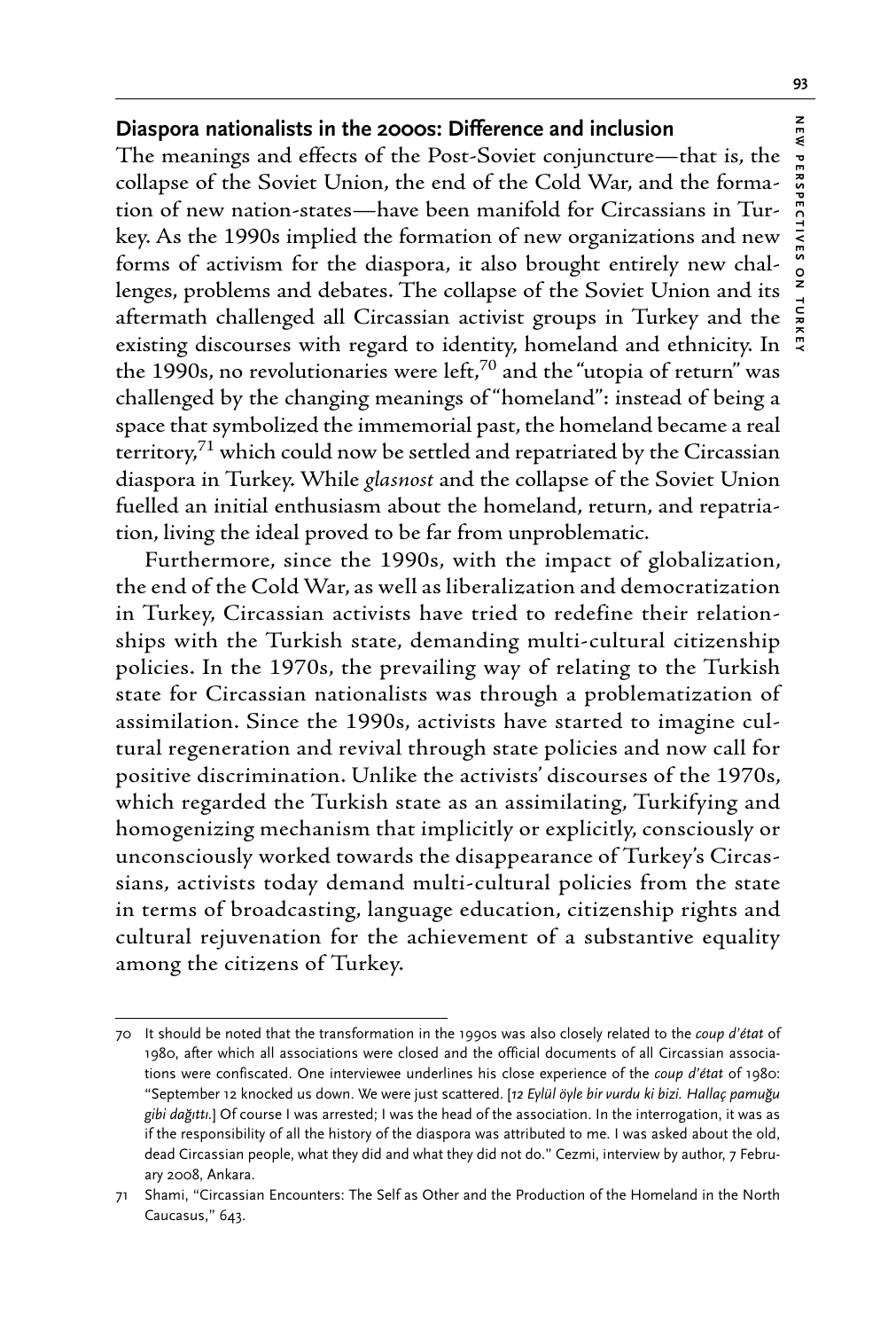The current perspectives of diaspora nationalists on the Circassian Beauty still include the remnants of the approaches of the first and second generations, but for contemporary activists it is an image with two facets: on the one hand, it is still associated with mistake, assimilation and "shame." On the other hand, the notions of mistake and shame are now being accompanied by a discourse of difference, which marks the encounter with "the Turks" and "the others." As Cezmi, aged 65, a retired state official born in Central Anatolia and an activist since the early 1960s, states:

Given the physical appearance, the structure of the Avshar woman and given her neglect of herself, suddenly there comes a character who is very slender in beautiful clothes. Oh my god, she is like a fairy. It starts from there. Also, when Circassian girls' attitudes, their behaviors in accordance with *xabze*, 72 [and] their dances were such an opposite of the Anatolian woman or even the Thracian woman, all Ottoman aristocracy ran after the Circassians.73

Hence, for the diaspora nationalists of the 2000s the image of the Circassian Beauty does not only pertain to Circassian women and their alleged beauty, but it also symbolizes the difference that pertains to the community itself. To that extent, they redefine the image as their difference from other ethnic groups in Turkey. As İzzet explained,

But despite all, the Circassian girl is different as a wife. Whoever that is, the understanding of moral responsibility of the Circassian girl is still different today; despite the degeneration produced by urbanization, it is still different. Especially when we look at the societies in which we are living… […] The general characteristics of the Circassian girl, her sense of responsibility in the family, her support of her husband, her ability in forming a family… With these qualities, she is not similar to any of the [other] ethnic groups; there are 25-26 ethnic groups in Turkey, she is different.74

The difference of the Circassian woman that is employed by diaspora nationalists in order to explain the image of the Circassian Beauty pertains to the difference of the ethnic group: it is a myth that highlights the

<sup>72</sup> *Xabze* here means tradition. *Xabze* is a concept that refers to the traditional and unwritten codes of behavior for Circassians.

<sup>73</sup> Cezmi, interview by author.

<sup>74</sup> İzzet, interview by author, 10 February 2008, Ankara.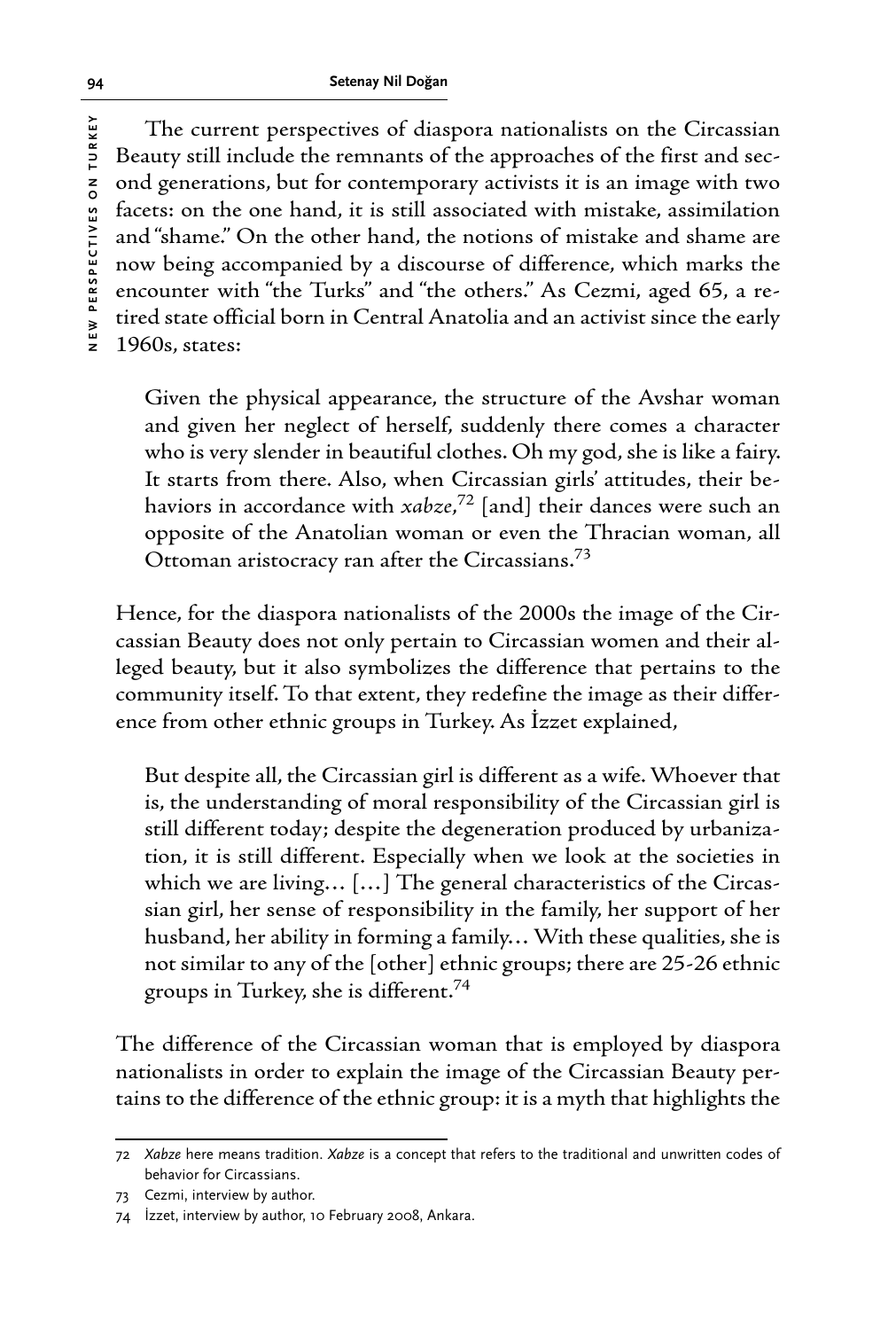characteristics of Circassian social life; it is the essence that makes them different from other ethnic groups in Turkey.

Hence, a Circassian identity that is accompanied by such a positive image is claimed to be an identity that one can easily announce to the general public. As Meral exemplifies in reference to her encounter with a sociologist,

In a meeting of civil society organizations, we were chatting with [a sociologist in Turkey]. She told me that people do not avoid calling themselves Circassian, because for a girl saying that she is Circassian means that she is beautiful, she has a thin waist and what differentiates its meaning is the meaning embedded in it. She said that for a man, it means that he is brave and handsome, so Circassians used to say it.<sup>75</sup>

As the image of the Circassian Beauty becomes associated with difference from other ethnic groups in Turkey, its historical associations are reversed and challenged. As Köksal exemplifies:

The Circassian girl is found in these novels as a symbol of pride, nobility, beauty and elegance. There has never been a negative image in the novels, the literary products. There is not a bit of that; there is nothing that symbolizes immorality, disgust, unchastity. This is why it is a basic theme in the songs, the folk songs, and this is a privilege."76

In some instances of reversal, the exotic and available Circassian Beauty of the Orientalist literature of the eighteenth and nineteenth century has turned into an asexual image for the diaspora nationalists. For instance, Zekeriya, aged 88, who is among the founders of the first Circassian associations in Turkey, as a Circassian elder unexpectedly mentions the lack of sexuality in the image: "As a necessity of tradition, most of the Circassian women are educated in a way that leads to a high level of maturity. Their clothes are beautiful, but they do not provoke sex." $\frac{7}{7}$ 

Since the 1990s, the Circassian Beauty has not only symbolized the difference of the community, but it also has transformed into a figure that allows diaspora activists to identify and reclaim the roles of Circassians in the Ottoman Empire and the republic. Over the past two decades, Circassian activists have defined themselves as a constitutive

<sup>75</sup> Meral, interview by author, 7 June 2007, İstanbul.

<sup>76</sup> Köksal, interview by author, 28 August 2007, İstanbul.

<sup>77</sup> Zekeriya, interview by author, 28 February 2007, İstanbul.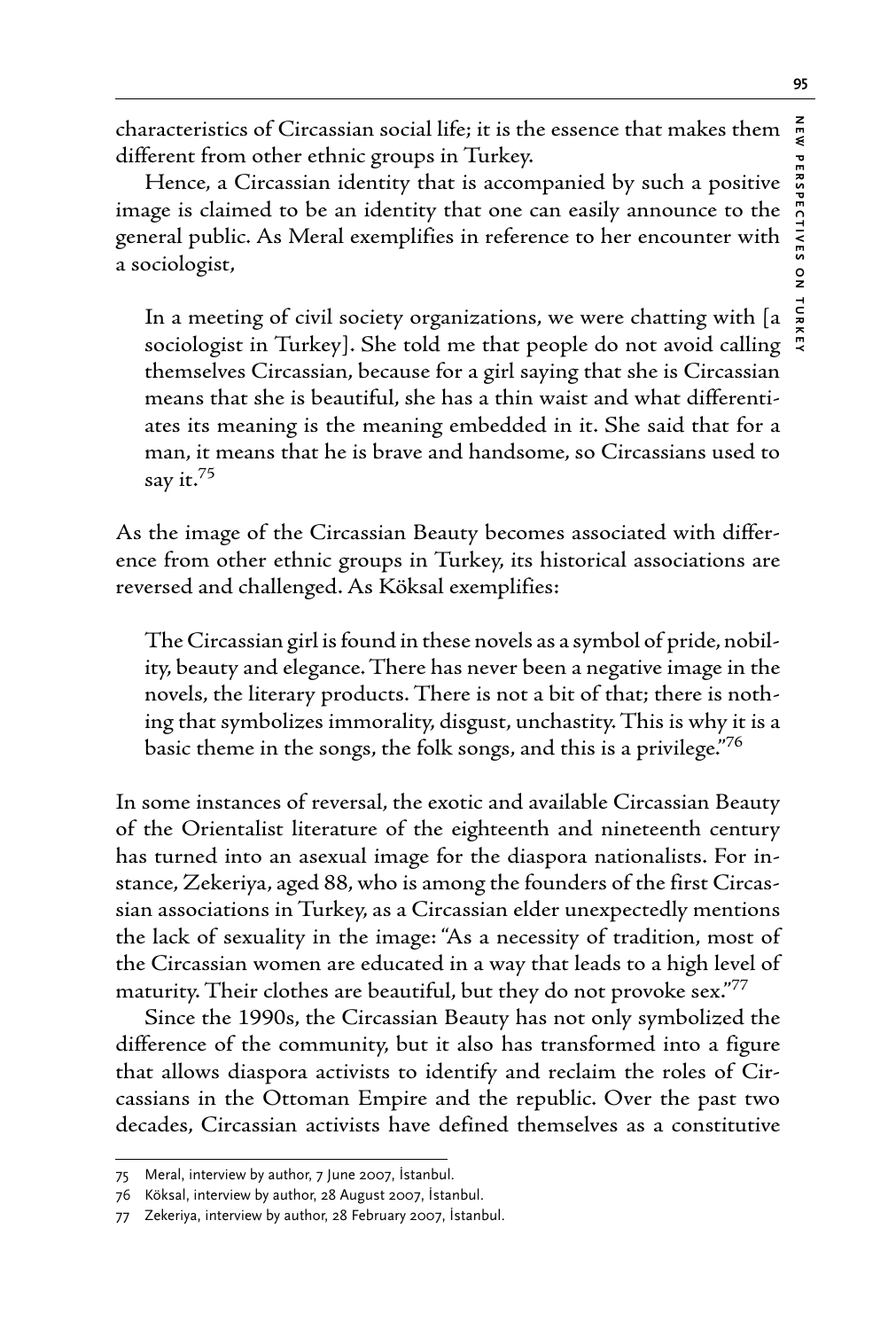element (*kurucu unsur*) as far as the Republic of Turkey is concerned. Such an argument not only refers to the contemporary existence of Circassians in state institutions, but also includes historical claims—such as an emphasis on their significant roles in the Ottoman Empire, in the modernization process throughout the nineteenth century, the War of Independence, and the foundation of the Turkish nation-state. According to Yasemin, Circassian women were exactly what the founding fathers of the Turkish nation-state and the early modernizers of the Ottoman Empire constructed as "the modern woman":

It is very visible; even today when you walk on the street and bring a thousand people, you will still notice that Circassian girl, at least physically. Still you will notice her kindness. Still we are not dead in the fullest sense. [*Daha tam anlamıyla ölmedik*.] […] Atatürk, in order to improve this society, organized republican balls. Women wore evening dresses. [*Talking about a photograph taken in these balls:*] A woman was uncovered, she put a rose here and opened her two legs like this; [*opening her legs*] she sat just like this. Well, my sister, you ought to know how to sit, too; the work is not finished with the clothes [*Kardeşim oturmasını da bileceksin, giyinmekle bitmiyor iş*.]78

Furthermore, through the image of the Circassian Beauty, diaspora nationalists situate their nation as a constitutive element in Ottoman history, turning this ethnic group into an historical actor. Taner, for instance, speculates on the implications of such an existence:

But the Circassian domination in the Ottoman dynasty has been a source of pride for us. […] In the historical process, that is obvious. When we look at the contemporary reflections of history, it is obvious. It is a dominant theme in the books. Well, then it is being said: "You, Circassians [*ulan siz Çerkesler yok musunuz*], you were like that in the palace, you are in the *MİT* (National Intelligence Organization), you are in the armed forces." It is a feeling that ranges between assault and envy; this is what the other side feels. That makes me a little proud. Though it makes me proud, when you say Circassian, if somebody says "Circassian girls are very beautiful," then sorry but [...] [he swears]. I say whether there is nothing else about Circassianhood that remains in his mind. Then I get angry.79

<sup>78</sup> Yasemin, interview by author, 16 August 2007, İstanbul.

<sup>79</sup> Taner, interview by author, 15 August 2007, İstanbul.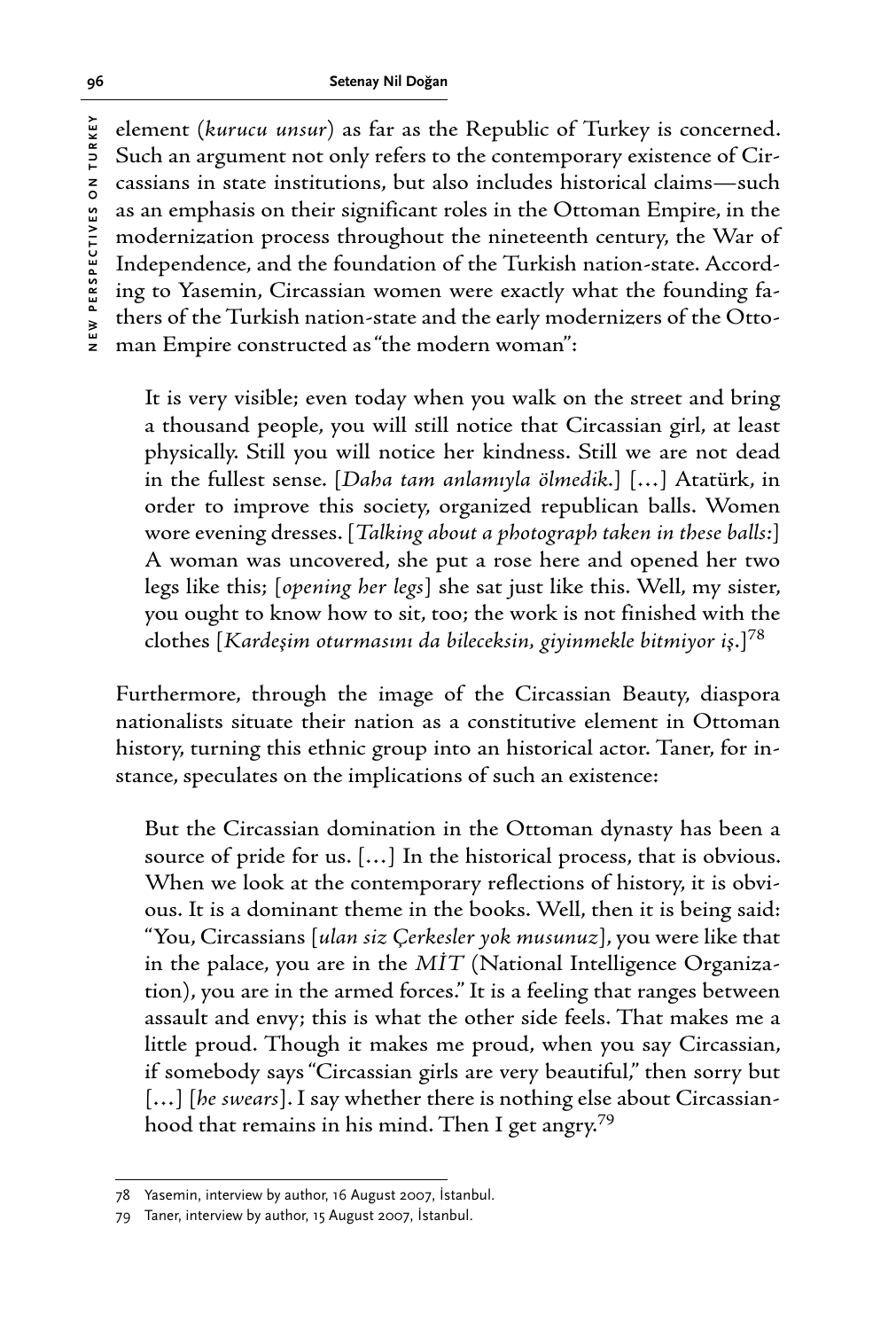For Circassian nationalists, appropriating agency in the Ottoman and republican eras and the modernization process at large is a strategic move which enables them to claim significance *vis-à-vis* the autochthonous people of Turkey, to reject discrimination, and to demand inclusion and equal rights as citizens of Turkey. From such a perspective, Turkish national history becomes not only a ground to be rejected or challenged, but also one that is desired and in which Circassians in Turkey would like to participate. Thus, diaspora nationalism strategically searches for paths of inclusion in the history of the host state in order to overcome "the guest position." 80

Although many contemporary diaspora nationalists still underline the significance of intra-group marriage as a national strategy to overcome and slow down assimilation (like the second-generation diaspora nationalists), there are also alternative perspectives that regard marriage as a diasporic strategy which may act as paths of inclusion in the host and other communities. Köksal, based on real examples in Turkey and in Europe, sees inter-group marriage as creating hinterlands that empower Circassians:

I think that marrying a random stranger produces degeneration in our culture, in our people who are already in small numbers. But I also encourage the marriage of a Circassian with a foreigner when that is necessary. Because these marriages give people a lot. Is it bad that George Hewitt's wife in England is Abkhazian?<sup>81</sup> It gives us something in England, it gives us an opening, it gives us a hinterland. Is it bad that Bülent Arınç's wife is Circassian? Is it bad that Cemil Çiçek's wife is Circassian?<sup>82</sup> It enables us to move into every sphere.<sup>83</sup>

**NEW PERSPECTIVES ON TURKEY**

 $\frac{1}{2}$ 

<sup>80</sup> The "guest position" of the Circassians in Turkey to which diaspora activists refer in several of the interviews has two levels. One level concerns the self-identification of the Circassians. For instance, Esat narrated "the guest position" through his father's self-identification: "And a continuous feeling of being the guest. Well, my father grew up in Turkey naturally, but till he died he said that he was a Caucasian immigrant when people asked from where he was." Esat, interview by author, 10 August 2007, İstanbul. However, the guest position is not only internal, but also further highlighted when Turkish nationalism uses slogans such as "Either Love or Leave." Nezih remembers these instances of exclusion: "In terms of the Caucasus, they still tell Circassians to leave Turkey if they do not like it [Turkey]. [This implies that] You are not a man of this land. Well, Circassians still have not been the real people of here." Nezih, interview by author.

<sup>81</sup> George Hewitt is professor of Caucasian languages at the School of Oriental and African Studies in London. With his works on Abkhazia and Abkhazian culture, he is considered a part of the Abkhazian struggle *vis-à-vis* Georgia. He is one of the most respected scholars as far as the Circassian and Abkhazian diasporas are concerned. Köksal here highlights that Hewitt is married to an Abkhazian woman he met in Tbilisi.

<sup>82</sup> Bülent Arınç and Cemil Çiçek are contemporary politicians who have worked as ministers in the governments of the Justice and Development Party (AKP).

<sup>83</sup> Köksal, interview by author.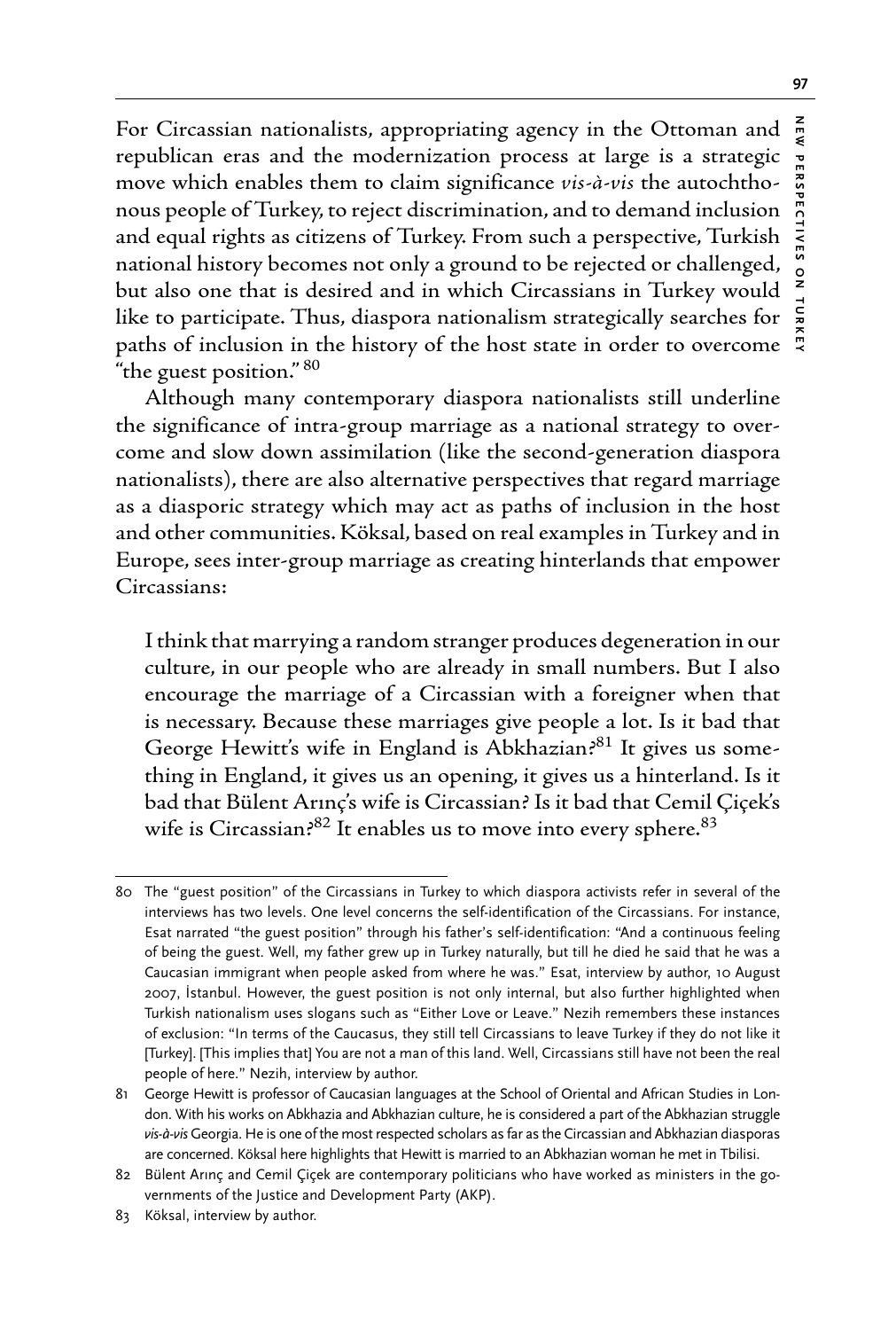NEW PERSPECTIVES ON TURKEY **NEW PERSPECTIVES ON TURKEY**

In short, beginning in the 1990s, diaspora nationalists have added new meanings to the image of the Circassian Beauty: it is not only a national mistake or a mechanism of assimilation, but also connotes their difference from other ethnic groups in Turkey. The claim of difference is critical for activists in order to posit their demands from the state as a policy-making mechanism and to ask for multi-cultural policies in broadcasting, language education, and cultural rejuvenation. Furthermore, the Circassian Beauty has been an image through which the roles of the Circassians in the Ottoman and Republican eras can be traced and claimed. Starting in the 1990s, these claims on Ottoman and Republican history have been significant for the activists, since they have problematized their invisibility as Circassians in Turkey: "it is a weird thing to live as if no Circassians live in the Republic of Turkey."84 As activists of the 2000s seek ways to overcome this invisibility, they simultaneously seek ways to overcome "the guest position" attributed to them. Hence, the claims that Circassians are part of Ottoman and Republican history, maintained through the image of the Circassian Beauty as well as other elements, are indeed part of the attempt to overcome the "silence of the guest."

## **Conclusion**

I argue that the image of the Circassian Beauty is a contested historical image that has played a crucial role for the diaspora to locate itself *vis-à-vis* the host community, other nationalisms, and other geographies (such as Europe). For the Circassian diaspora nationalists in Turkey, it has worked as a dynamic concept whose meanings and implications have shifted in line with diasporic identity, political developments in Turkey, and the world at large.

In the final years of the Ottoman Empire, when the Circassian Beauty was associated with the ruling elite of the waning regime and criticized as degenerate; Circassian nationalists considered it a source of national humiliation. In the 1970s, the image became a symbol of assimilation and inter-group marriages. Hence, it became an item on the agenda of the second-generation nationalists, as a national problem to be solved: for them, the image was closely related to the assimilating and Turkifying Turkish state, and the lack of the national consciousness that they aimed to awake. Starting in the 1990s and intensifying in the 2000s, the image of the Circassian Beauty has gained new meanings; although its relations with slavery, the Imperial Harem and forced marriages are

<sup>84</sup> Neval, interview by author, 6 February 2008, Ankara.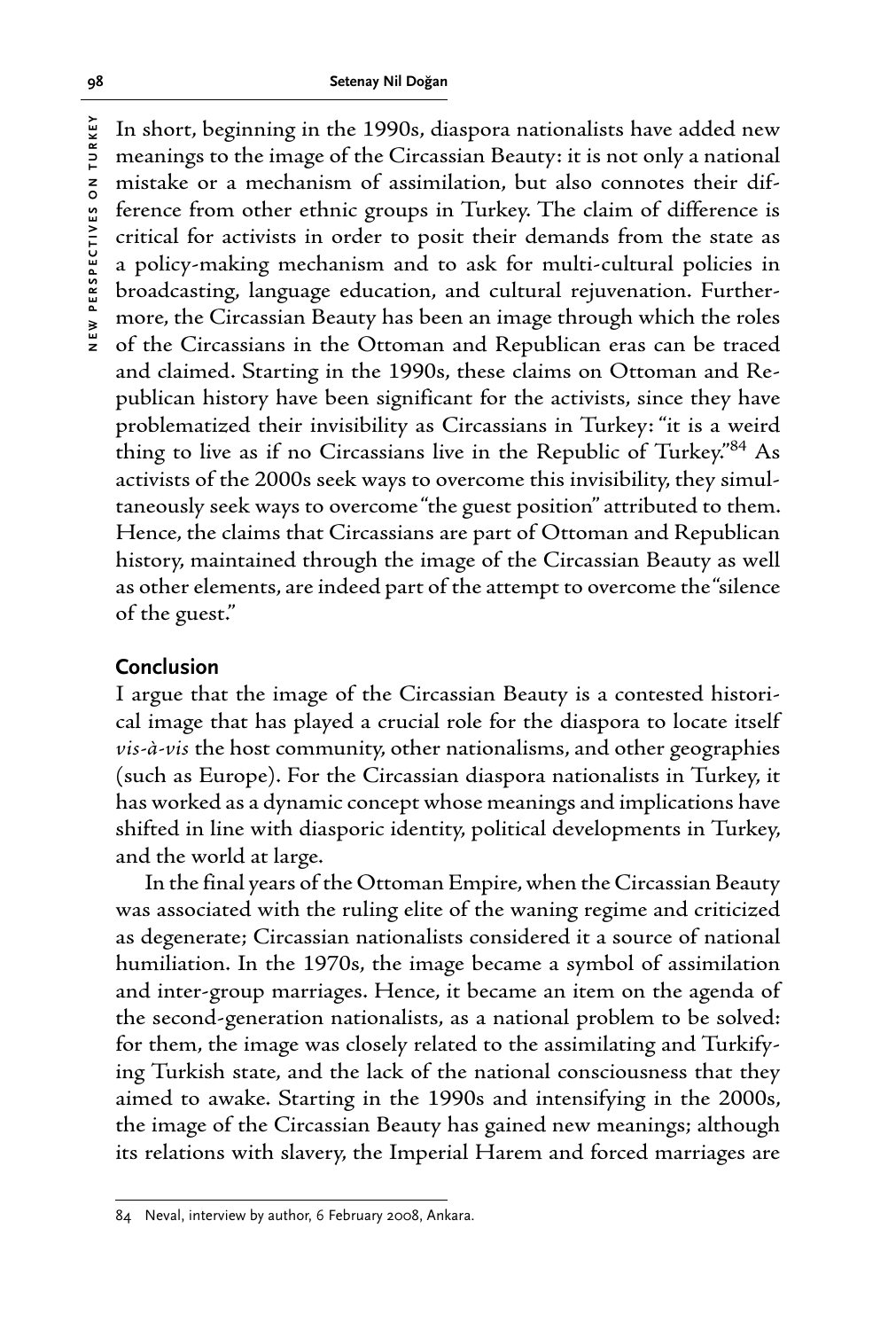still emphasized, it has now become a mark of difference through which  $\frac{z}{3}$ Circassians claim a place in Ottoman and Turkish history and base their demands for inclusion.

Recalling the two different levels of gender analysis lacking in diaspora studies identified by Anthias, $85$  one can argue that the Circassian Beauty is an image through which men and women of the Circassian diaspora in Turkey are inserted into the social relations of the host community, while also contributing to the dynamic constitution and transformation of diasporic identity. For the diaspora nationalists in Turkey, the Circassian Beauty has been a contested image through which the idea, identity and history of the diaspora can be claimed, reclaimed and constructed. Furthermore, it has been constitutive of the relationships of Circassian diaspora nationalism in Turkey with the host state, the host society, and other nationalisms. As a repertoire of positions of power and resistance, domination and dependence constructs the colonial subject (both the colonizer and the colonized), $86$  the image of the Circassian Beauty, for the Circassians in Turkey has been part of such a repertoire that constructs the diasporic subject.

#### **References**

Adıvar, Halide Edip. *Sinekli Bakkal*. İstanbul: Özgür, 2006.

- Ahıska, Meltem. "Gender and National Fantasy: Early Turkish Radio Drama." *New Perspectives on Turkey*, no. 22 (2000): 25-60.
- Ahmetbeyzade, Cihan. "Negotiating Silences in the So-Called Low-Intensity War: The Making of the Kurdish Diaspora in Istanbul." *Signs* 33, no. 1 (2007): 159-82.
- Aksoy, Zeynep. "Çerkes Teavün Cemiyeti." *Toplumsal Tarih*, no. 117 (2003): 100-01.

Aksu, Mustafa. *Türkiye'de Çingene Olmak*. İstanbul: Kesit Yayınları, 2006.

- Altınay, Ayşe Gül, ed. *Vatan, Millet, Kadınlar*. İstanbul: İletişim Yayınları, 2004.
- Anthias, Floya. "Evaluating "Diaspora": Beyond Ethnicity?" *Sociology* 32, no. 3 (1998): 557-80.
- Aydemir, Şevket Süreyya. *Tek Adam*. Vol. 2. İstanbul: Remzi Kitabevi, 1975.
- "Ben Bir Kabartay Çerkezi'yim." *Sabah*, 16 October 2006, http://arsiv.sabah.com.tr/2006/10/16/gny/ gny115-20061016-200.html.
- Berktay, Fatmagül. "Doğu ile Batı'nın Birleştiği Yer: Kadın İmgesinin Kurgulanışı." In *Modernleşme ve Batıcılık: Modern Türkiye'de Siyasi Düşünce*, edited by Uygur Kocabaşoğlu, 275-84. İstanbul: İletişim Yayınları, 2002.
- Bezanis, Lowell. "Soviet Muslim Emigrés in the Republic of Turkey." *Central Asian Survey* 13, no. 1 (1994): 59-180.
- Bhabha, Homi K. "The Other Question: The Stereotype and Colonial Discourse." In *Twentieth Century Literary Theory: A Reader*, edited by Ken M. Newton, 293-301. New York: St. Martin's Press, 1997.

Brah, Avtar. *Cartographies of Diaspora*. London: Routledge, 1996.

Büker, Seçil. "The Film Does Not End with an Ecstatic Kiss." In *Fragments of Culture: The Everyday of Modern Turkey*, edited by Deniz Kandiyoti and Ayşe Saktanber, 147-70. London: I.B. Tauris, 2002.

<sup>85</sup> Anthias, "Evaluating "Diaspora": Beyond Ethnicity?," 572.

<sup>86</sup> Homi K. Bhabha, "The Other Question: The Stereotype and Colonial Discourse," in *Twentieth Century Literary Theory: A Reader*, ed. Ken M. Newton (New York: St. Martin's Press, 1997), 296.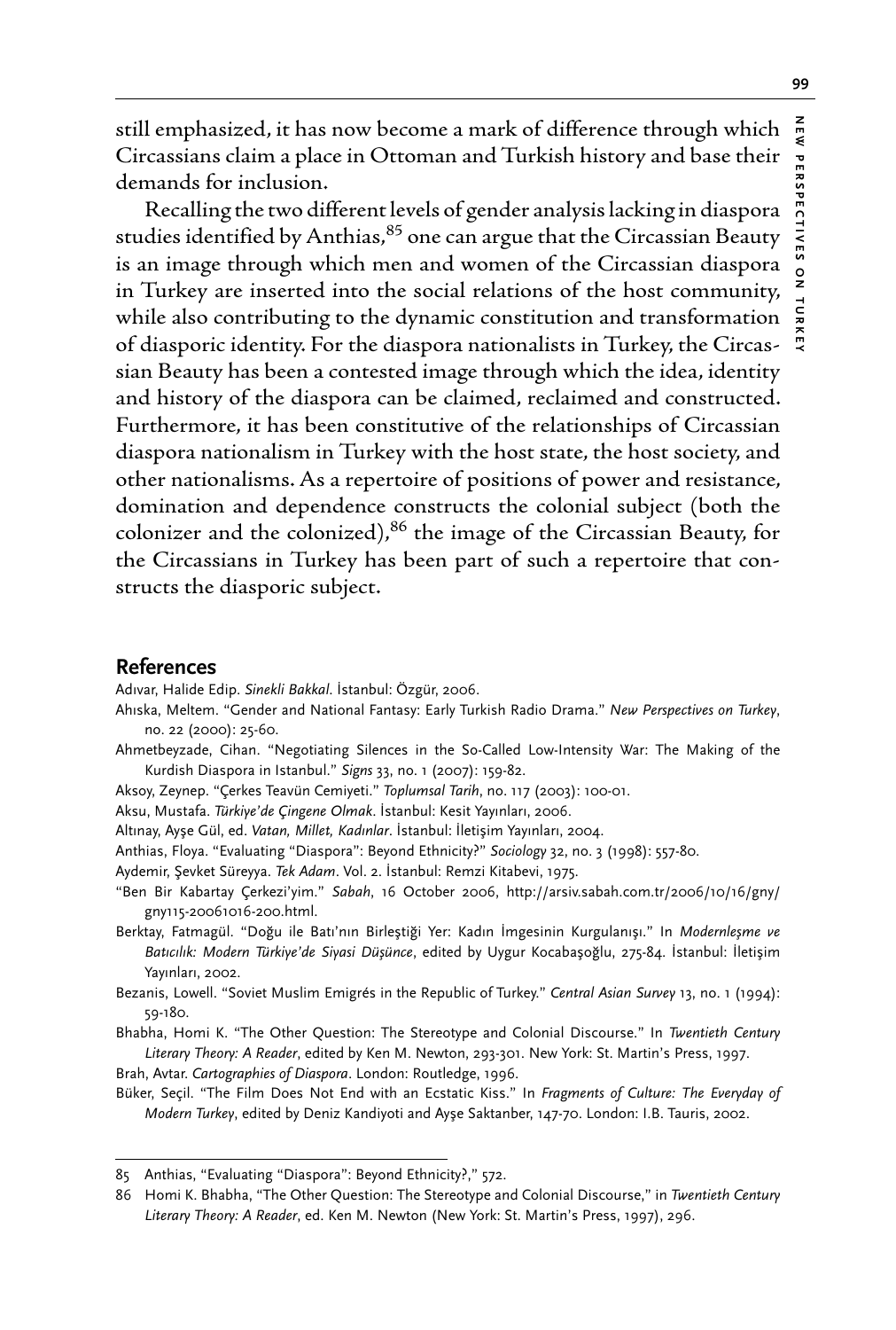Clifford, James. "Diasporas." *Cultural Anthropology* 9, no. 3 (1994): 302-38.

Çağlayan, Handan. *Analar, Yoldaşlar, Tanrıçalar: Kürt Hareketinde Kadınlar ve Kadın Kimliğinin Oluşumu*. İstanbul: İletişim, 2007.

- "Çerkes Kızı Olmak Hoşuma Gidiyor." *Vatan*, 28 December 2003, http://haber.gazetevatan.com/ haberdetay.asp?Newsid=19912&Categoryid=1.
- "Çingeneler Kitap Sayfalarına Girdi." *Sabah*, 14 September 2006, http://arsiv.sabah.com.tr/2006/09/14/ gny/gny119-20060914-200.html.
- Diderot, Denis, and Jean D'Alambert. "Circassie." In *Encyclopédie, ou Dictionnaire Raisonné Des Sciences, Des Arts et des Métiers*. Geneva: La Société Typographique, 1778.
- Dorsay, Atilla. *Sümbül Sokağın Tutsak Kadını*. İstanbul: Remzi Kitabevi, 1998.
- Erdem, Hakan. *Slavery in the Ottoman Empire and Its Demise, 1800-1909*. New York: St. Martin's Press, 1996.
- Evergeti, Venetia. "Living and Caring between Two Cultures." *Community, Work and Family* 9, no. 3 (2006): 347-66.
- Frost, Linda. "The White Gaze, the Spectacle of Beauty and the Circassian Beauty." In *Never One Nation: Freaks, Savages and Whiteness in U.S. Popular Culture 1850-1877*, 56-85. Minneapolis: University of Minnesota Press, 2006.

Ganguly, Keya. "Migrant Identities: Personal Memory and the Construction of Selfhood." *Cultural Studies*  6, no. 1 (1992): 27-49.

- Gellner, Ernest. *Nations and Nationalism*. New York: Cornell University Press, 1983.
- Gold, Steven. "Gender and Social Capital among Israeli Immigrants in Los Angeles." *Diaspora* 4, no. 3 (1995): 67-301.
- Gopinath, Gayatri. "Bombay, UK, Yuba City: Bhangra Music and the Engendering of Diaspora." *Diaspora*  4, no. 3 (1995): 303-22.
- Güneş-Ayata, Ayşe. "Etnik Kimlik ve Toplumsal Cinsiyet: Ankara'da Çerkes Kadınlar." In *20. Yüzyılın Sonunda Kadınlar ve Gelecek Konferansı 19-21 Kasım 1997*, edited by Oya Çitçi, 71-80. Ankara: TODAİE İnsan Hakları Araştırma ve Derleme Merkezi Yayını, 1998.
- Hale, William. *Türkiye'de Ordu ve Siyaset*. İstanbul: Hil Yayın, 1996.
- Houston, Serin, and Richard Wright. "Making and Remaking Tibetan Diasporic Identities." *Social & Cultural Geography* 4, no. 2 (2003): 217-32.
- Kandiyoti, Deniz. "End of Empire: Islam, Nationalism and Women in Turkey." In *Women, Islam and the State*, edited by Deniz Kandiyoti, 22-47. Philadelphia: Temple University Press, 1991.
- Kanuko, Cemil. "Utanç Aynası [Mirror of Shame]." *Yamçı*, February 1976, 38.
- Karden, D. "Kadınlar Yılında." *Yamçı*, December 1975, 9.
- Kuyaş, Nilüfer. "'Türk Erkeği Gibi Bakmışım': Türkan Şoray Efsanesini İncelediği Kitabında Atilla Dorsay'dan Cesur İtiraf." *Milliyet*, 26 November 1997, http://www.milliyet.com.tr/1997/11/26/entel/entel.html.
- Mason, Jennifer. "Qualitative Interviewing: Asking, Listening and Interpreting." In *Qualitative Research in Action*, edited by Tim May, 225-41. London: Sage, 2002.
- Mojab, Shahrzad, ed. *Devletsiz Ulusun Kadınları: Kürt Kadını Üzerine Araştırmalar*. İstanbul: Avesta Yayınları, 2005.
- Muhittin, Nezihe. *Bütün Eserleri*. Vol. 1. İstanbul: Kitap Yayınevi, 2008.
- Nuri, Celal. *Kadınlarımız*. Eskişehir: T.C. Kültür Bakanlığı, 1993.
- Özgürel, Avni. "Cariyeliğin Bittiği Günler." *Radikal*, 22 June 2003.
- Schick, Irvin Cemil. *Çerkes Güzeli: Bir Şarkiyatçı İmgenin Serüveni*. İstanbul: Oğlak Yayıncılık, 2004.
- Scott, Joan. *Gender and the Politics of History*. New York: Columbia University Press, 1999.
- Sezai, Sami Paşazade. *Sergüzeşt*. İstanbul: Sis Yayınları, 2008.
- Shami, Seteney. "Circassian Encounters: The Self as Other and the Production of the Homeland in the North Caucasus." *Development and Change* 29 (1998): 617-46.
- Silverman, David. *Doing Qualitative Research: A Practical Handbook*. Thousand Oaks, Calif.: Sage Publications, 2000.
- Sirman, Nükhet. "Gender Construction and Nationalist Discourse: Dethroning the Father in the Early Turkish Novel." In *Gender and Identity Construction: Women of Central Asia, the Caucasus and Turkey*, edited by Feride Acar and Ayşe Güneş-Ayata, 162-76. Leiden: Brill, 2000.
- ——. "Kadınların Milliyeti." In *Milliyetçilik: Modern Türkiye'de Siyasi Düşünce*, edited by Tanıl Bora and Murat Gültekingil, 226-44. İstanbul: İletişim Yayınları, 2001.